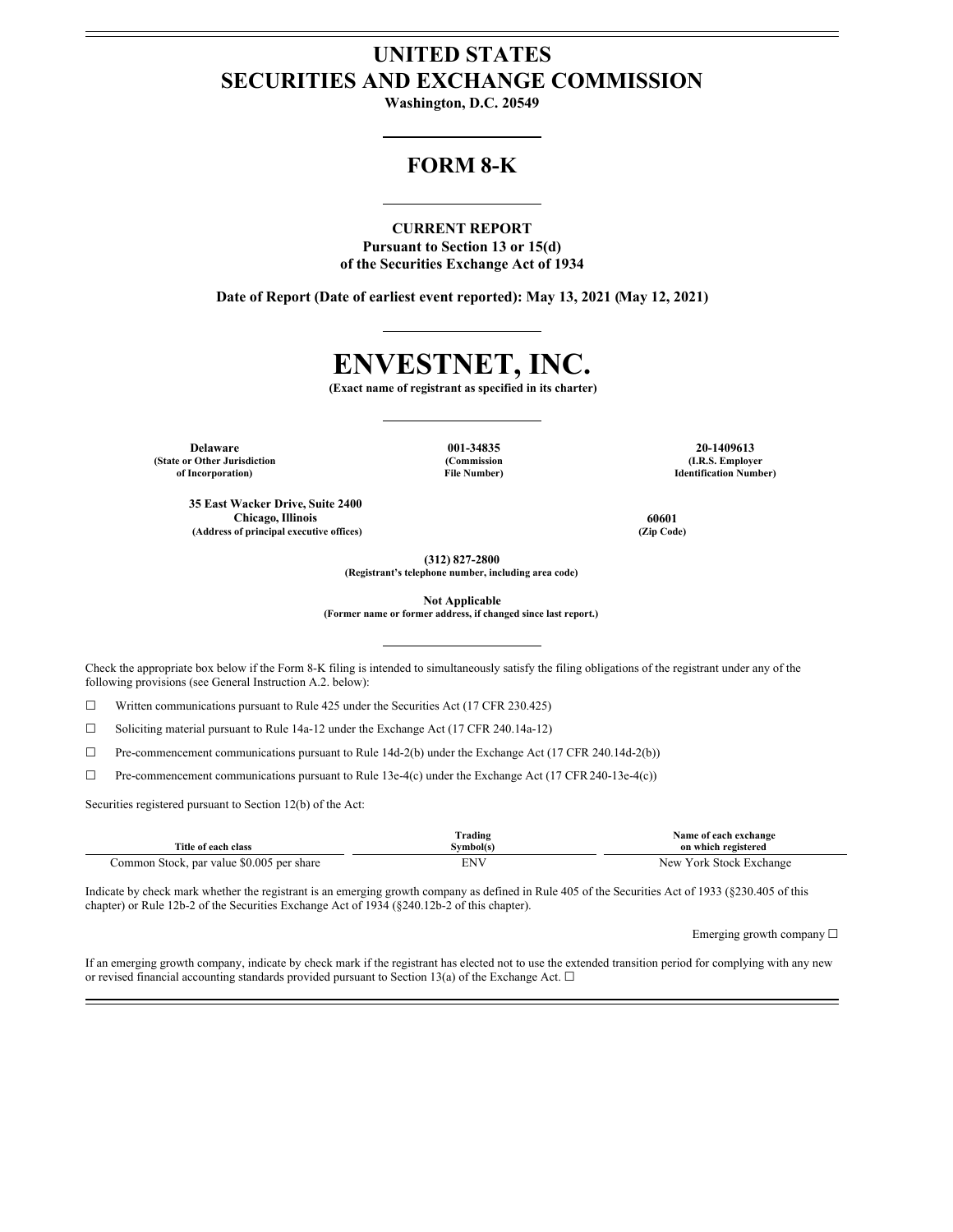# **Item 5.07. Submission of Matters to a Vote of Security Holders.**

At the 2021 Annual Meeting of Shareholders of Envestnet, Inc. (the "Company") held on May 12, 2021 (the "Annual Meeting"), the Company's shareholders voted on (1) the election of two Class I directors nominated by the Board of Directors to serve until the 2024 Annual Meeting of Shareholders and, in each case, until their successor is duly elected and qualified or until their earlier resignation, removal, death or incapacity; (2) the approval, on an advisory basis, of 2020 executive compensation; (3) the ratification of the appointment of KPMG LLP as the Company's independent registered public accounting firm for the fiscal year ending December 31, 2021; and (4) the approval of the Envestnet, Inc. 2010 Long-Term Incentive Plan, as amended through the Fifth Amendment.

The tables below set forth the voting results.

# **PROPOSAL 1**

Election of directors to serve until the 2024 Annual Meeting of Shareholders.

| <b>NOMINEE</b> | <b>FOR</b> | <b>WITHHELD</b> | <b>BROKER</b><br><b>NON-VOTES</b> |
|----------------|------------|-----------------|-----------------------------------|
| Valerie Mosley | 42.240.223 | 3.177.658       | 2,334,685                         |
| Gregory Smith  | 43.943.659 | 1.474.222       | 2.334.685                         |

#### **PROPOSAL 2**

The approval, on an advisory basis, of 2020 executive compensation.

|                          | <b>SHARES</b> |
|--------------------------|---------------|
| For:                     | 44,100,045    |
| Against:                 | 1.262.223     |
| Abstain:                 | 55.613        |
| <b>Broker Non-Votes:</b> | 2,334,685     |

#### **PROPOSAL 3**

The ratification of the appointment of KPMG LLP as the Company's independent registered public accounting firm for the fiscal year ending December 31, 2021.

|                          | <b>SHARES</b> |
|--------------------------|---------------|
| For:                     | 47,461,470    |
| Against:                 | 218,629       |
| Abstain:                 | 72,467        |
| <b>Broker Non-Votes:</b> |               |

#### **PROPOSAL 4**

The approval of the Envestnet, Inc. 2010 Long-Term Incentive Plan, as amended through the Fifth Amendment.

|                          | <b>SHARES</b> |
|--------------------------|---------------|
| For:                     | 44,097,265    |
| Against:                 | 1.274.981     |
| Abstain:                 | 45.635        |
| <b>Broker Non-Votes:</b> | 2,334,685     |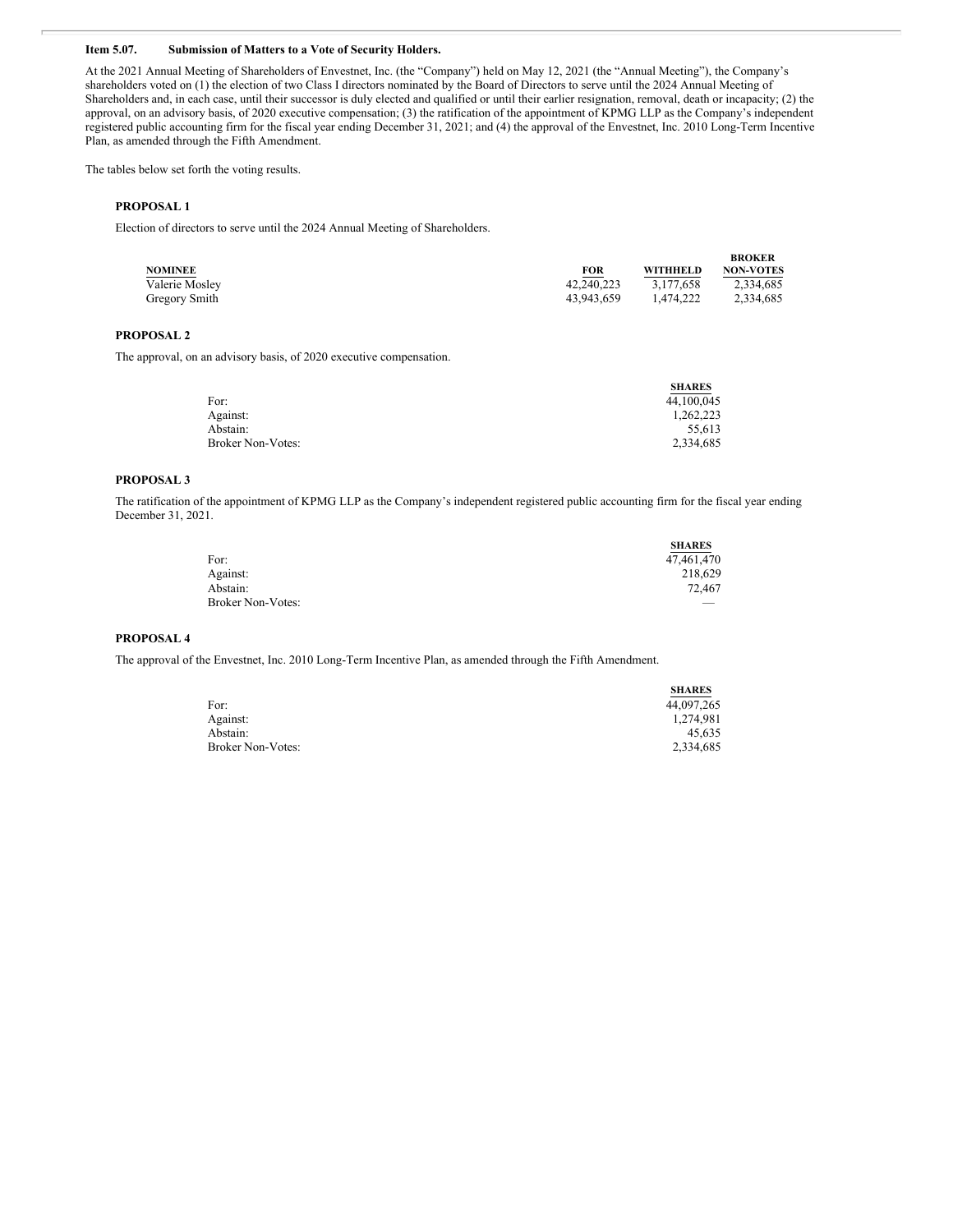# **Item 8.01. Other Events.**

At the Annual Meeting, the Company's shareholders approved the Envestnet, Inc. 2010 Long-Term Incentive Plan, as amended through the Fifth Amendment (the "Plan"). A copy of the Plan is attached hereto as Exhibit 10.1 and is incorporated herein by reference.

# **Item 9.01. Financial Statements and Exhibits.**

(d) Exhibits.

- 10.1 Envestnet, Inc. 2010 Long-Term Incentive Plan, as amended through the Fifth [Amendment](#page-12-0)
- 104 Cover Page Interactive Data File the cover page XBRL tags are embedded within the Inline XBRL document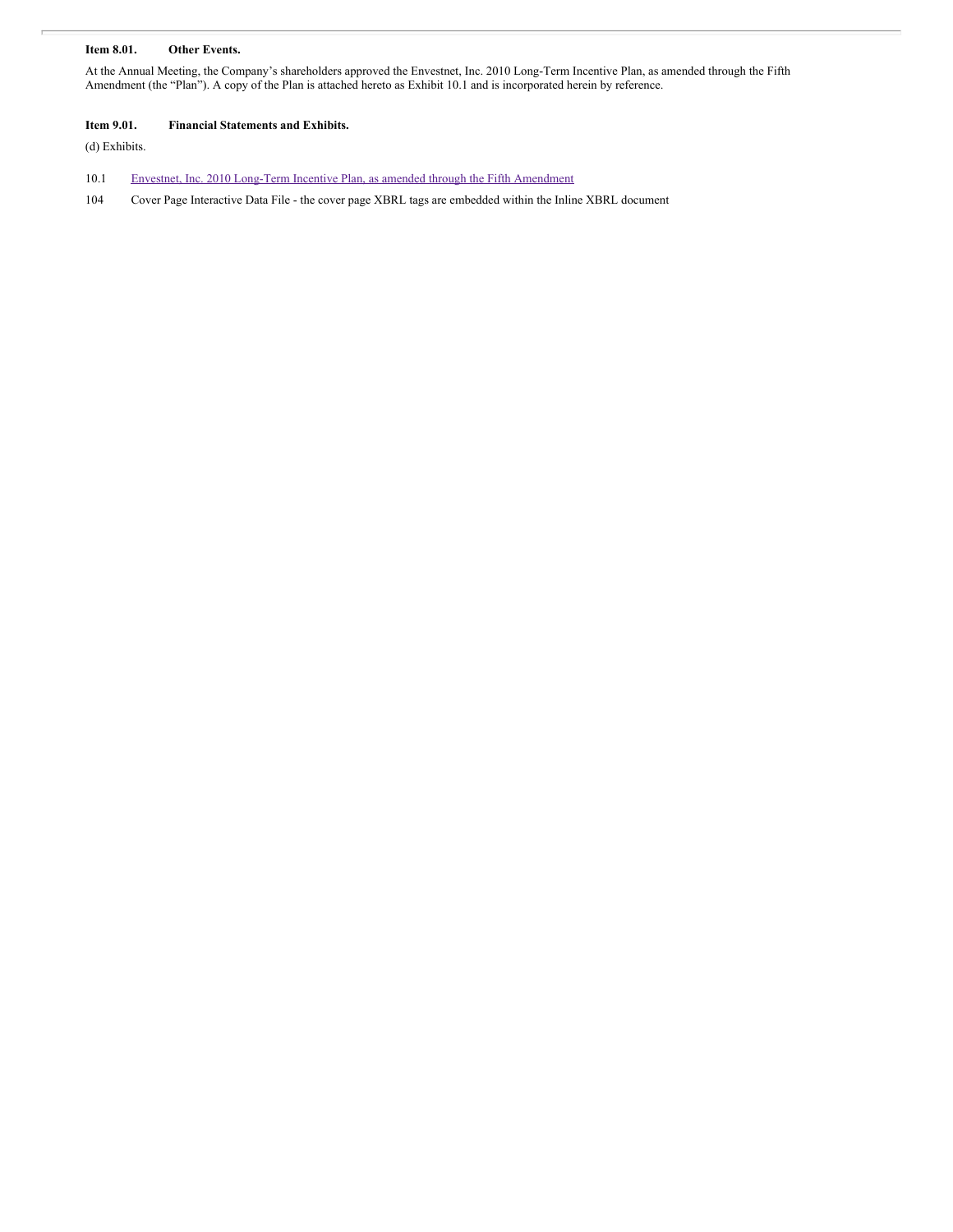# **SIGNATURES**

Pursuant to the requirements of the Securities Exchange Act of 1934, the registrant has duly caused this report to be signed on its behalf by the undersigned hereunto duly authorized.

# **ENVESTNET, INC.**

Dated: May 13, 2021

By: /s/ Shelly O'Brien

Shelly O'Brien Chief Legal Officer, General Counsel and Corporate Secretary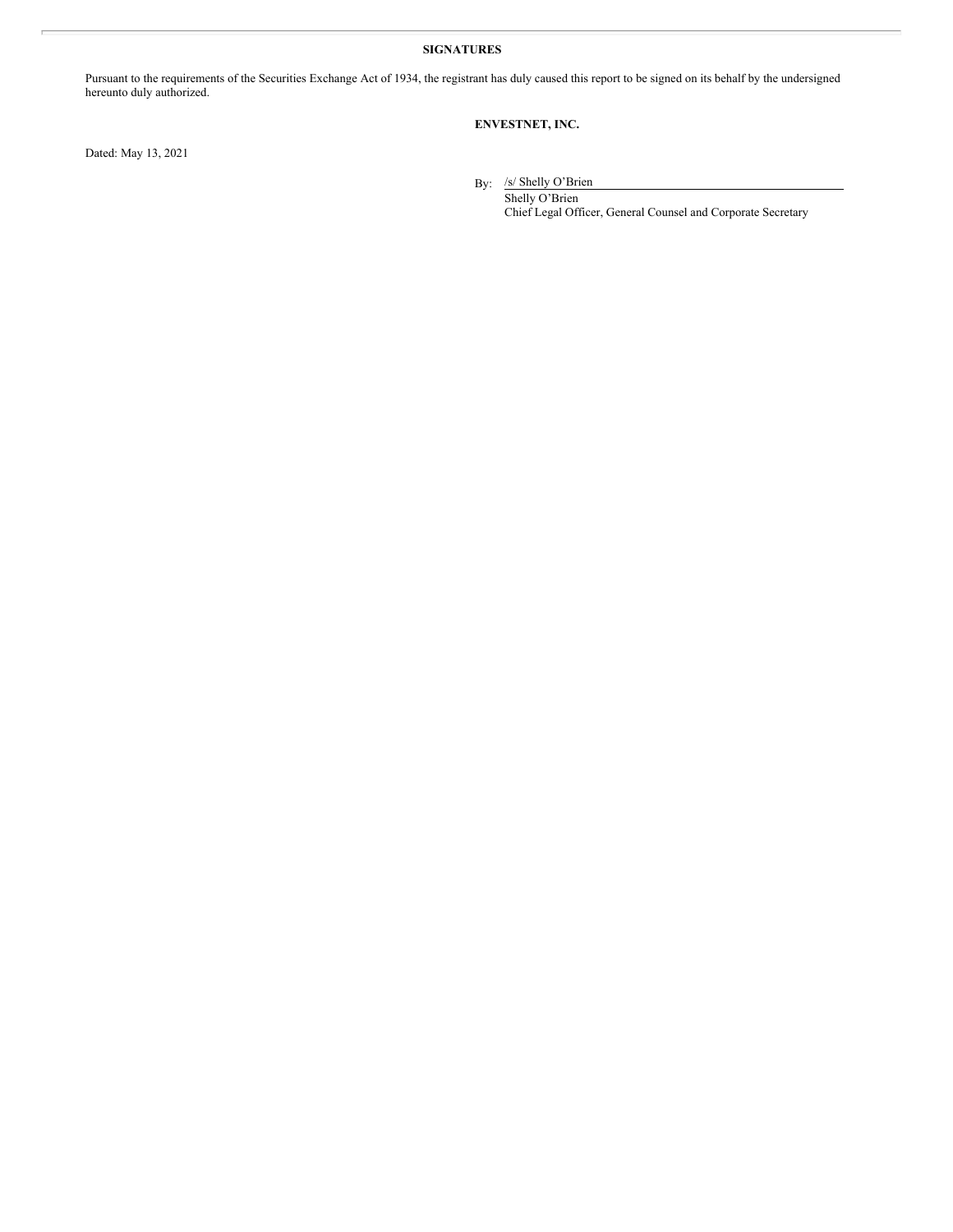#### **Conformed Copy**

#### ENVESTNET, INC. 2010 LONG-TERM INCENTIVE PLAN

#### (as amended by the First, Second, Third, Fourth and Fifth Amendment)

#### SECTION 1

# **GENERAL**

- 1.1 Purpose. Envestnet, Inc., a Delaware corporation (the "Company"), has established the Plan to:
- (a) attract and retain key employees and other persons providing services to the Company and the Related Companies;
- (b) motivate Participants by means of appropriate incentives to achieve long-range goals;
- (c) provide incentive compensation opportunities that are competitive with those of other similar corporations; and
- (d) further align Participants' interests with those of the Company's stockholders through compensation that is based on the Company's common stock,

and thereby to promote the long-term financial interest of the Company and the Related Companies, including the growth in value of the Company's equity and enhancement of long-term stockholder return.

1.2 Defined Terms. The meaning of capitalized terms used in the Plan are set forth in Section 7.

1.3 Participation. For purposes of the Plan, a "Participant" is any Eligible Individual to whom an Award is granted under the Plan. Subject to the terms and conditions of the Plan, the Committee shall determine and designate, from time to time, from among the Eligible Individuals those persons who will be granted one or more Awards under the Plan and, subject to the terms and conditions of the Plan, a Participant may be granted any Award permitted under the provisions of the Plan and more than one Award may be granted to a Participant. Except as otherwise agreed by the Company and the Participant, or except as otherwise provided in the Plan, an Award under the Plan shall not affect any previous Award under the Plan or an award under any other plan maintained by the Company or the Related Companies.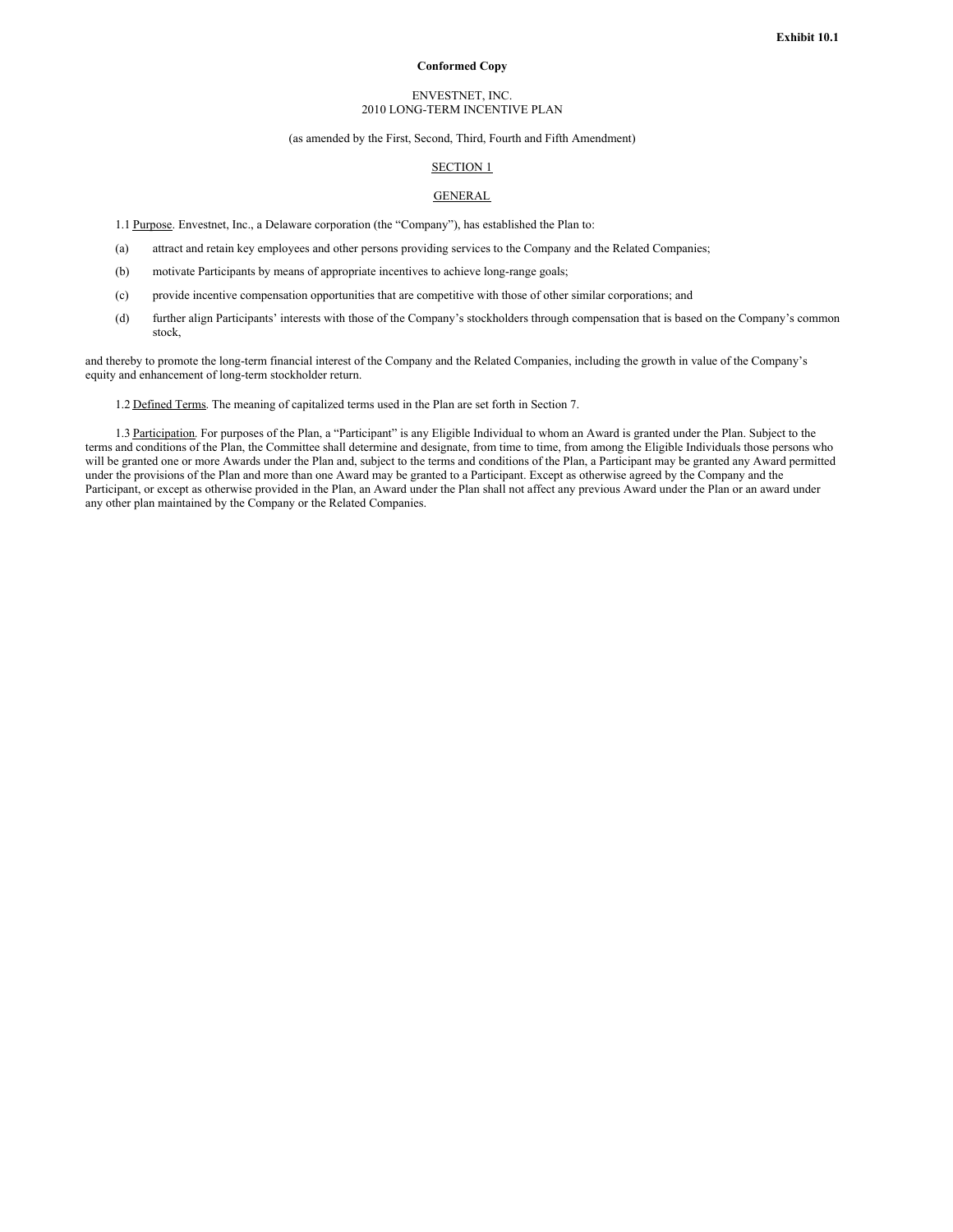#### SECTION 2

#### **OPTIONS**

#### 2.1 Definitions.

- (a) The grant of an "Option" under the Plan entitles the Participant to purchase shares of Stock at an Exercise Price fixed by the Committee at the time the Option is granted. Options granted under this Section 2 may be either Incentive Stock Options or Non-Qualified Stock Options, as determined in the discretion of the Committee. Options granted to Participants who are not employees of the Company and its Subsidiaries shall be Non-Qualified Stock Options. To the extent that an Option that is intended to constitute an Incentive Stock Option does not satisfy the requirements of section 422 of the Code, such Option shall be treated as a Non-Qualified Stock Option.
- (b) A grant of a "stock appreciation right" or "SAR" entitles the Participant to receive, in cash or shares of Stock (as determined in accordance with the terms of the Plan) value equal to the excess of: (i) the Fair Market Value of a specified number of shares of Stock at the time of exercise; over (ii) the Exercise Price established by the Committee at the time of grant.
- (c) An Option may but need not be in tandem with an SAR, and an SAR may but need not be in tandem with an Option (in either case, regardless of whether the original award was granted under this Plan or another plan or arrangement.) If an Option is in tandem with an SAR, the exercise price of both the Option and SAR shall be the same, and the exercise of the Option or SAR with respect to a share of Stock shall cancel the corresponding tandem SAR or Option right with respect to such share. If an SAR is in tandem with an Option but is granted after the grant of the Option, or if an Option is in tandem with an SAR but is granted after the grant of the SAR, the later granted tandem Award shall have the same exercise price as the earlier granted Award, but in no event less than the Fair Market Value of a share of Stock at the time of such grant.

2.2 Eligibility. The Committee shall designate the Participants to whom Options or SARs are to be granted under this Section 2 and shall determine the number of shares of Stock subject to each such Option or SAR and the other terms and conditions thereof, not inconsistent with the Plan. No dividend equivalents (current or deferred) with respect to any Option or SAR shall be granted under the Plan.

2.3 Exercise Price. The "Exercise Price" of an Option or SAR shall be established by the Committee at the time the Option or SAR is granted; provided, however, that in no event shall such price be less than 100% of the Fair Market Value of a share of Stock on such date (or, if greater, the par value of a share of Stock on such date).

2.4 Exercise/Vesting. Except as otherwise expressly provided in the Plan, an Option or SAR granted under the Plan shall be exercisable in accordance with the following:

(a) The terms and conditions relating to exercise and vesting of an Option or SAR shall be established by the Committee to the extent not inconsistent with the Plan, and may include, without limitation, conditions relating to completion of a specified period of service, achievement of performance standards prior to exercise or the achievement of Stock ownership objectives by the Participant.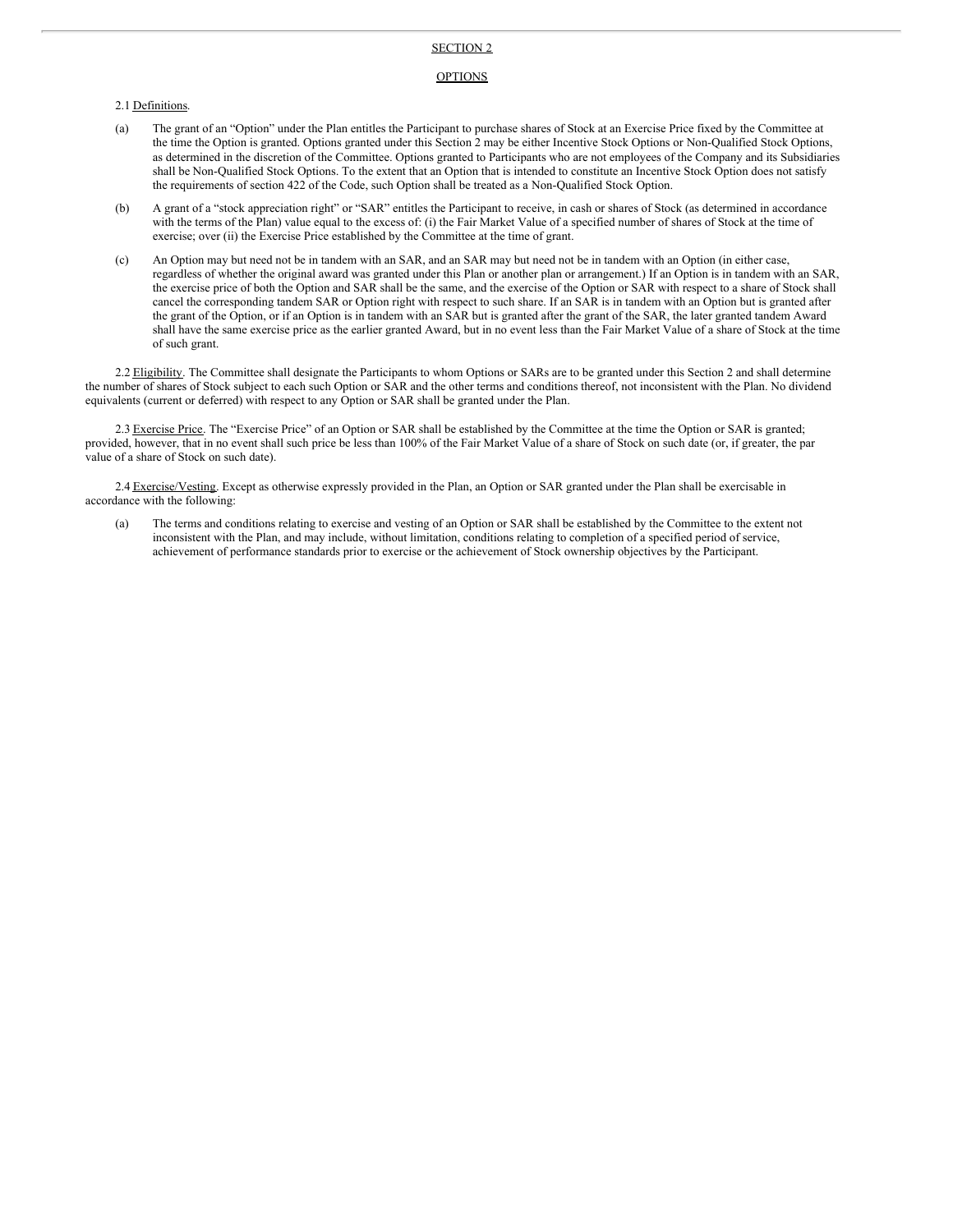Notwithstanding the foregoing, and subject to subsection 5.3(b), in no event shall an Option or SAR granted to any Participant become exercisable or vested prior to the first anniversary of the date on which it is granted (subject to acceleration of exercisability and vesting, to the extent permitted by the Committee, in the event of the Participant's death, Disability, Change in Control or involuntary termination).

(b) No Option or SAR may be exercised by a Participant after the Expiration Date applicable to that Option or SAR.

2.5 Payment of Exercise Price. The payment of the Exercise Price of an Option granted under this Section 2 shall be subject to the following:

- (a) Subject to the following provisions of this subsection 2.5, the full Exercise Price of each share of Stock purchased upon the exercise of any Option shall be paid at the time of such exercise (except that, in the case of an exercise through the use of cash equivalents, payment may be made as soon as practicable after the exercise) and, as soon as practicable thereafter, a certificate representing the shares of Stock so purchased shall be delivered to the person entitled thereto.
- (b) Subject to applicable law, the Exercise Price shall be payable in cash or cash equivalents, by tendering, by actual delivery or by attestation, shares of Stock (including shares of Stock that would otherwise be distributable upon the exercise of the Option) valued at Fair Market Value as of the day of exercise or by a combination thereof, as approved by the Committee.
- (c) Subject to applicable law, the Committee may permit a Participant to elect to pay the Exercise Price upon the exercise of an Option by irrevocably authorizing a third party to sell shares of Stock (or a sufficient portion of the shares) acquired upon exercise of the Option and remit to the Company a sufficient portion of the sale proceeds to pay the entire Exercise Price and any tax withholding resulting from such exercise.

2.6 Post-Exercise Limitations. The Committee, in its discretion, may impose such restrictions on shares of Stock acquired pursuant to the exercise of an Option as it determines to be desirable, including, without limitation, restrictions relating to disposition of the shares and forfeiture restrictions based on service, performance, Stock ownership by the Participant and such other factors as the Committee determines to be appropriate.

2.7 No Repricing. Except for either adjustments pursuant to subsection 4.3 (relating to the adjustment of shares), or reductions of the Exercise Price approved by the Company's stockholders, the Exercise Price for any outstanding Option or SAR may not be decreased after the date of grant nor may an outstanding Option or SAR granted under the Plan be surrendered to the Company as consideration for the grant of a replacement Option or SAR with a lower exercise price. Except as approved by the Company's stockholders, in no event shall any Option or SAR granted under the Plan be surrendered to the Company in consideration for a cash payment or the grant of any other Award if, at the time of such surrender, the exercise price of the Option or SAR is greater than the then current Fair Market Value of a share. In addition, no repricing of an Option or SAR shall be permitted without the approval of the Company's stockholders if such approval is required under the rules of any stock exchange on which Stock is listed.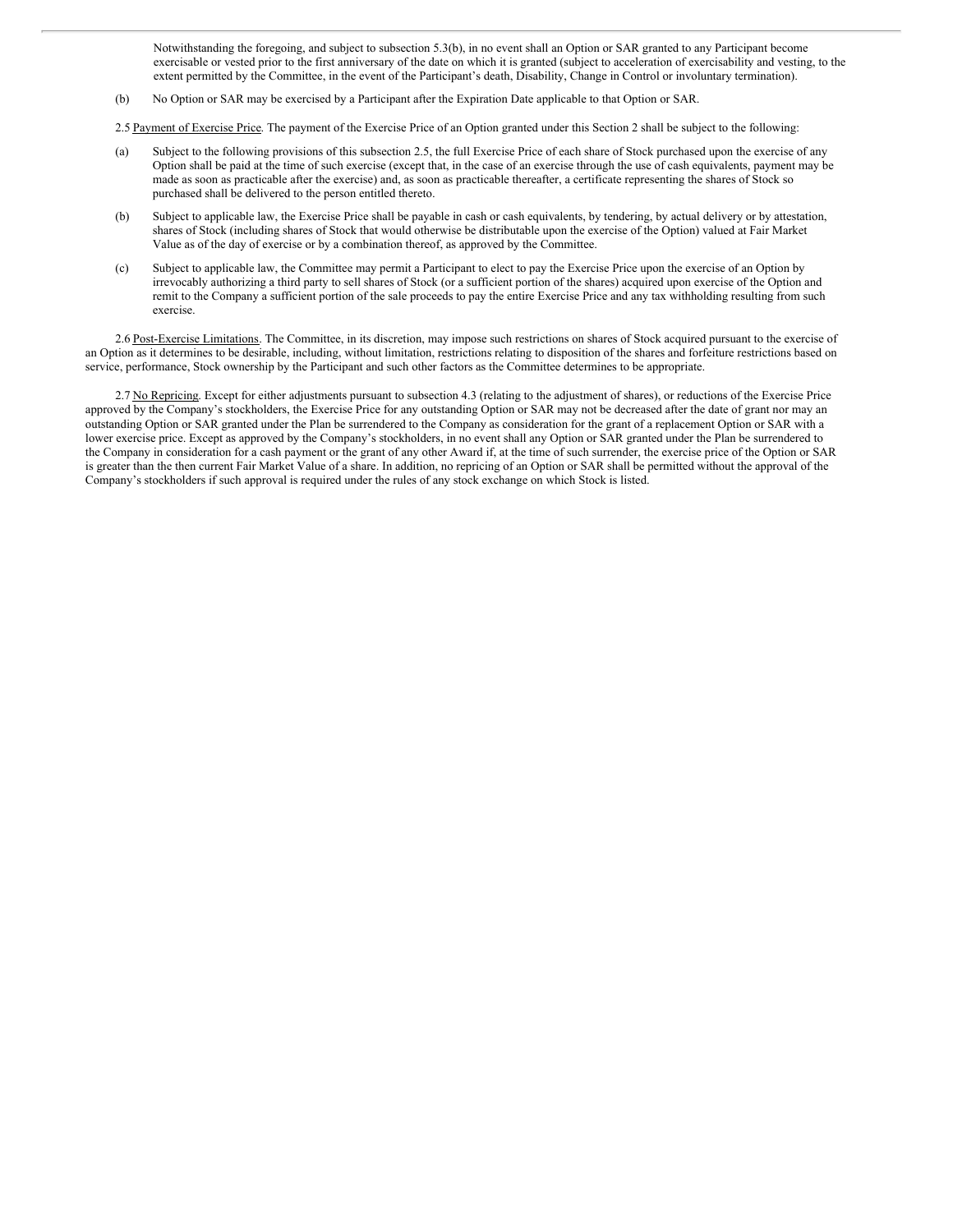2.8 Tandem Grants of Options and SARs. An Option may but need not be in tandem with an SAR, and an SAR may but need not be in tandem with an Option (in either case, regardless of whether the original award was granted under this Plan or another plan or arrangement). If an Option is in tandem with an SAR, the exercise price of both the Option and SAR shall be the same, and the corresponding tandem SAR or Option shall cancel the corresponding tandem SAR or Option right with respect to such share.

2.9 Expiration Date. The "Expiration Date" with respect to an Option or SAR means the date established as the Expiration Date by the Committee at the time of the grant; provided, however, that unless determined otherwise by the Committee at the time of grant, the Expiration Date with respect to any Option or SAR shall not be later than the earliest to occur of:

- (a) the ten-year anniversary of the date on which the Option or SAR is granted;
- (b) if the Participant's Termination Date occurs by reason of death or Disability, thesix-month year anniversary of such Termination Date;
- (c) if the Participant's Termination Date occurs for reasons of Cause, such Termination Date; and
- (d) if the Participant's Termination Date occurs for reasons other than death, Disability or Cause, the three-month anniversary of such Termination Date.

In no event shall the Expiration Date of an Option or SAR be later than theten-year anniversary of the date on which the Option or SAR is granted. Any Option or SAR that is not vested on the Participant's Termination Date shall be forfeited and shall not thereafter be exercisable.

#### SECTION 3

#### FULL VALUE AWARDS AND CASH INCENTIVE AWARDS

#### 3.1 Definitions.

- (a) A "Full Value Award" is a grant of one or more shares of Stock or a right to receive one or more shares of Stock in the future, with such grant subject to one or more of the following, as determined by the Committee:
	- (i) The grant shall be in consideration of a Participant's previously performed services, or surrender of other compensation that may be due.
	- (ii) The grant shall be contingent on the achievement of performance or other objectives during a specified period.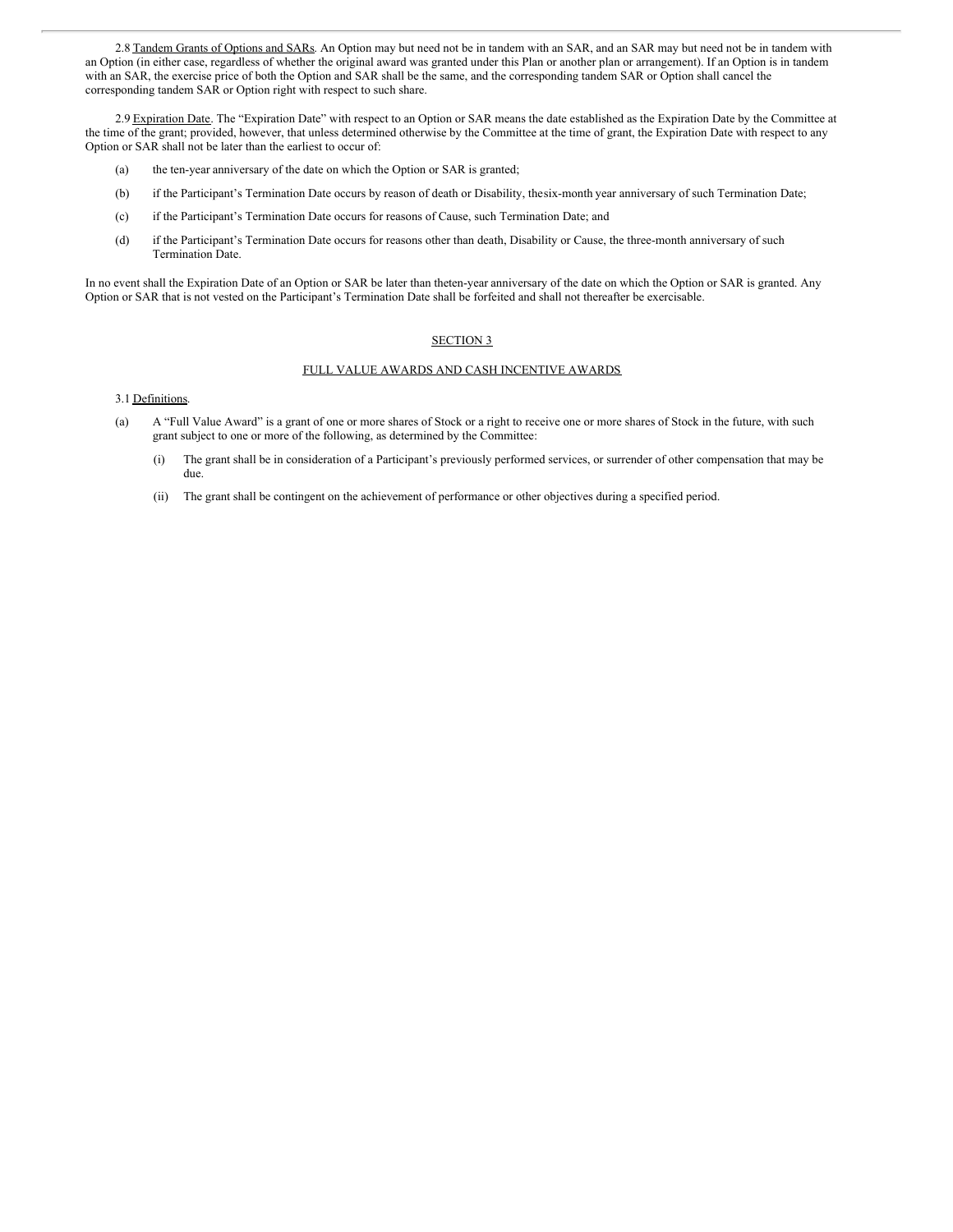- (iii) The grant shall be subject to a risk of forfeiture or other restrictions that will lapse upon the achievement of one or more goals relating to completion of service by the Participant or achievement of performance or other objectives.
- (iv) The grant of Full Value Awards may also be subject to such other conditions, restrictions and contingencies, as determined by the Committee, including provisions relating to dividend or dividend equivalent rights and deferred payment or settlement; provided, however, that no dividend or dividend equivalents granted in relation to Full Value Awards shall be settled prior to the date that such Full Value Award (or applicable portion thereof) becomes vested and is settled.
- (b) A Cash Incentive Award is the grant of a right to receive a payment of cash (or in the discretion of the Committee, shares of Stock having value equivalent to the cash otherwise payable) that is contingent on achievement of performance objectives over a specified period established by the Committee. The grant of Cash Incentive Awards may also be subject to such other conditions, restrictions and contingencies, as determined by the Committee, including provisions relating to deferred payment.

#### 3.2 Special Vesting Rules.

- (a) Subject to subsection 5.3(b), if a Participant's right to become vested in a Full Value Award (other than a Full Value Award held by an Outside Director) is conditioned on the completion of a specified period of service with the Company or the Related Companies, without achievement of performance targets or other performance objectives (whether or not related to performance measures) being required as a condition of vesting, and without it being granted in lieu of other compensation, then the required period of service for full vesting shall be not less than three years (subject, to the extent provided by the Committee, to pro rated vesting over the course of such three year period (provided that no portion of such pro rated Full Value Award shall become vested prior to the first anniversary of the date on which it is granted) and to acceleration of vesting in the event of the Participant's death, Disability, Change in Control or involuntary termination). The foregoing requirements shall not apply to grants that are a form of payment of earned performance awards or other incentive compensation.
- (b) Subject to subsections 5.3(b), if a Participant's right to become vested in a Full Value Award or Cash Incentive Award (other than a Full Value Award or Cash Incentive Award held by an Outside Director) is conditioned on the achievement of performance targets or other performance objectives (whether or not related to performance measures), then the required performance period for determining the achievement of such performance targets or other performance objectives for vesting shall be not less than one year (subject, to the extent provided by the Committee, to acceleration of vesting in the event of the Participant's death, Disability, Change in Control or involuntary termination).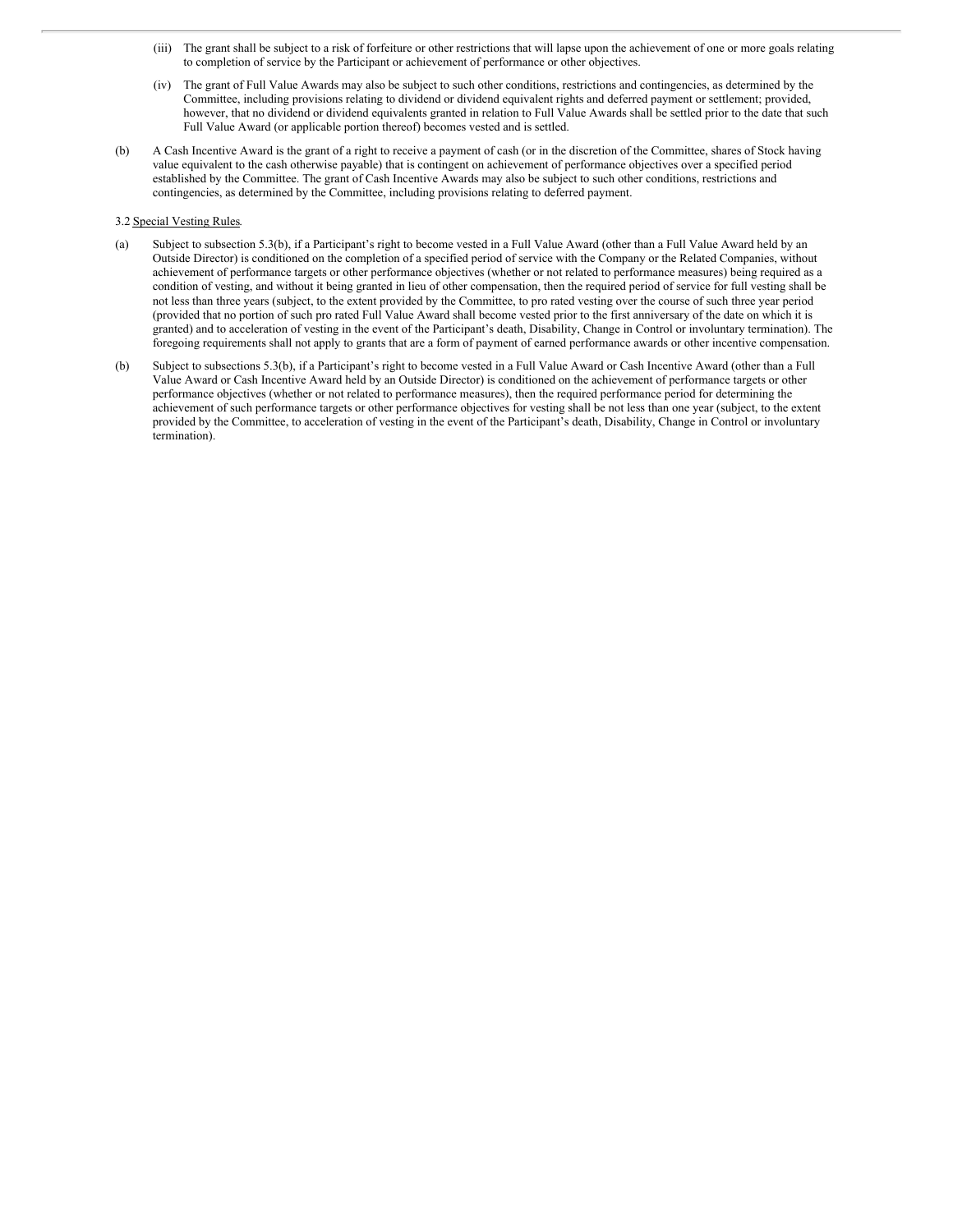(c) Notwithstanding subsections 3.2(a) and (b), if an Outside Director's right to become vested in any Full Value Award or Cash Incentive Award is conditioned either on completion of a specified period of service or the achievement of performance targets or other performance objectives, then the required period of service or performance period for determining the achievement of such performance targets or other performance objectives for vesting shall be not less than one year (subject, to the extent provided by the Committee, to acceleration of vesting in the event of the Participant's death, Disability, Change in Control or involuntary termination).

### SECTION 4

# OPERATION AND ADMINISTRATION

4.1 Effective Date. The Plan became effective as of the date of the initial public offering of Stock of the Company on July 28, 2010 (the "Effective Date"). The Plan has been amended by the First, Second, Third and Fourth Amendment to the Plan. The Fifth Amendment, which increases the shares of Stock reserved under the Plan and makes certain other revisions, is contingent on shareholder approval by the Company's shareholders at the 2021 annual meeting. To the extent not prohibited by applicable law or the applicable rules of any stock exchange, Awards which are to use shares of Stock reserved under the Plan that are contingent on the approval by the Company's shareholders may be granted prior to that meeting contingent on such approval. The Plan shall be unlimited in duration and, in the event of Plan termination, shall remain in effect as long as any Awards under it are outstanding; provided, however, that no Awards may be granted under the Plan after the ten-year anniversary of May 12, 2021, which is the date on which the shareholders approved the Plan as amended by the Fifth Amendment to increase the reserved shares of Stock.

4.2 Stock and Other Amounts Subject to the Plan. The shares of Stock for which Awards may be granted under the Plan shall be subject to the following:

- (a) The shares of Stock with respect to which Awards may be made under the Plan shall be shares currently authorized but unissued or currently held or subsequently acquired by the Company as treasury shares, including shares purchased in the open market or in private transactions.
- (b) Subject to the provisions of subsection 4.3, the number of shares of Stock which may be issued with respect to Awards under the Plan shall be equal to (i) 12,375,000 shares of Stock (which number includes all shares available for delivery under this clause (i) since the establishment of the Plan in 2010, determined in accordance with the terms of the Plan); and (ii) any shares of Stock that are represented by awards granted under the Envestnet Asset Management Group, Inc. 2004 Stock Incentive Plan (the "Prior Plan") that are forfeited, expire or are canceled after the Effective Date without delivery of shares of Stock or which result in the forfeiture of the shares of Stock back to the Company to the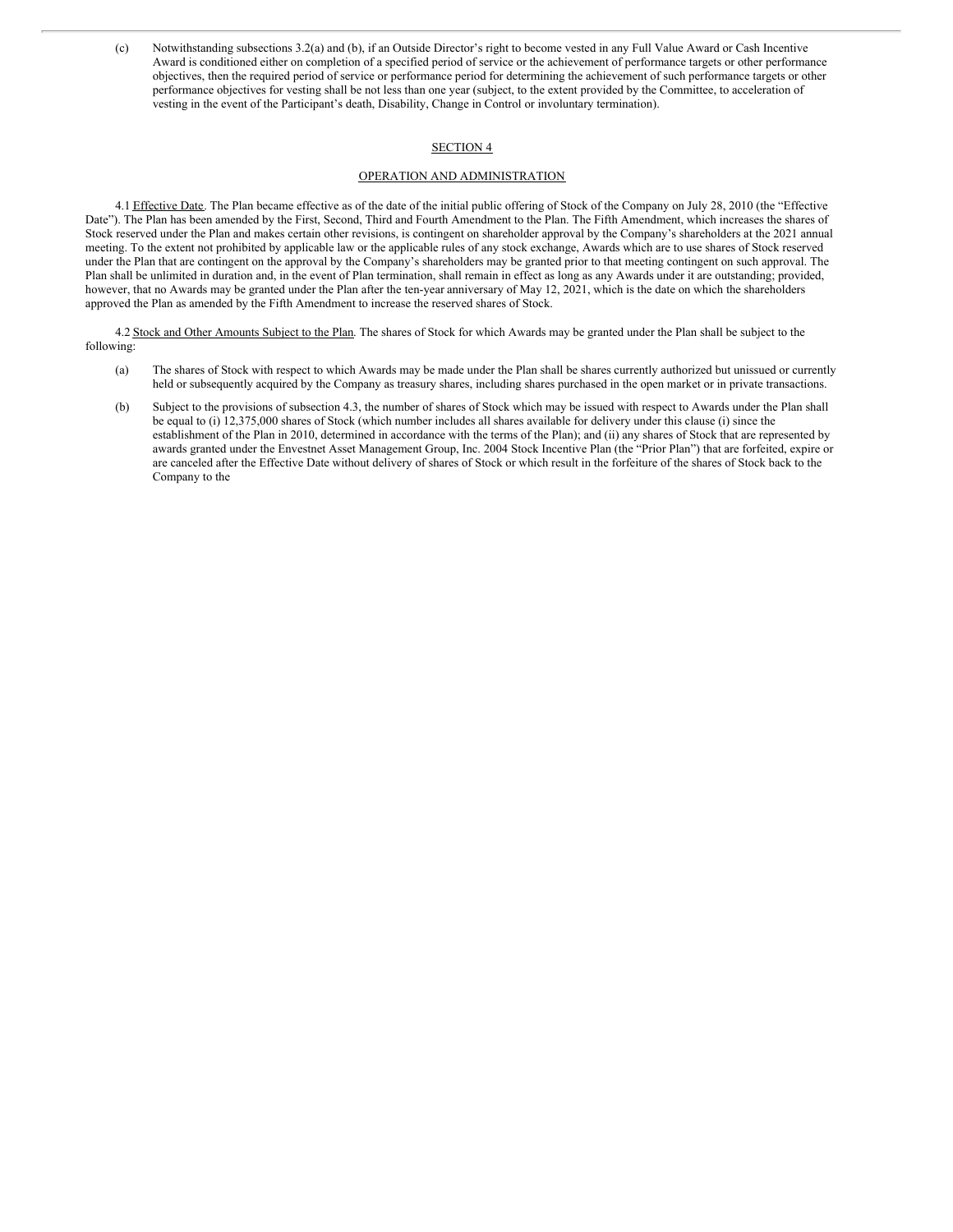extent that such shares would have been added back to the reserve under the terms of the applicable Prior Plan. Shares of Stock issued by the Company in connection with awards that are assumed or substituted in connection with a merger, acquisition or other corporate transaction shall not be counted against the number of shares of Stock that may be issued with respect to Awards under the Plan.

- (c) Shares of Stock with respect to an Award will be treated as delivered for purposes of the determination under paragraph (b) above subject to the following:
	- (i) To the extent any shares of Stock covered by an Award are not delivered to a Participant or beneficiary because the Award is forfeited or canceled, such shares shall not be deemed to have been delivered for purposes of the determination under paragraph (b) above.
	- (ii) Subject to the provisions of paragraph (i) above, the total number of shares covered by an Award will be treated as delivered for purposes of paragraph (b) above to the extent payments or benefits are delivered to the Participant with respect to such shares. Accordingly (A) if shares covered by an Award are withheld or tendered to satisfy the applicable tax withholding obligation, the number of shares held back by the Company or tendered by the Participant to satisfy such withholding obligation shall be considered to have been delivered; (B) if the exercise price of any Option granted under the Plan is satisfied by tendering shares of Stock to the Company (by either actual delivery or by attestation (including shares of Stock that would otherwise be distributable upon the exercise of the Option)), the number of shares tendered to satisfy such exercise price shall be considered to have been delivered; and (C) if shares of Stock are withheld in settlement of the exercise of an SAR, the total number of shares with respect to which such SAR is exercised shall be deemed delivered.
- (d) Except as expressly provided by the terms of this Plan, the issuance by the Company of shares of stock of any class, or securities convertible into shares of stock of any class, for cash or property or for labor or services, either upon direct sale, upon the exercise of rights or warrants to subscribe therefor or upon conversion of shares or obligations of the Company convertible into such shares or other securities, shall not affect, and no adjustment by reason thereof, shall be made with respect to Awards then outstanding hereunder.
- (e) To the extent provided by the Committee, any Award may be settled in cash rather than in shares.
- (f) Subject to the following provisions of this subsection 4.2, the maximum number of shares of Stock that may be delivered to Participants and their Beneficiaries with respect to Incentive Stock Options under the Plan shall be 12,375,000; provided, however, that to the extent that shares not delivered must be counted against this limit as a condition of satisfying the rules applicable to Incentive Stock Options, such rules shall apply to the limit on Incentive Stock Options granted under the Plan.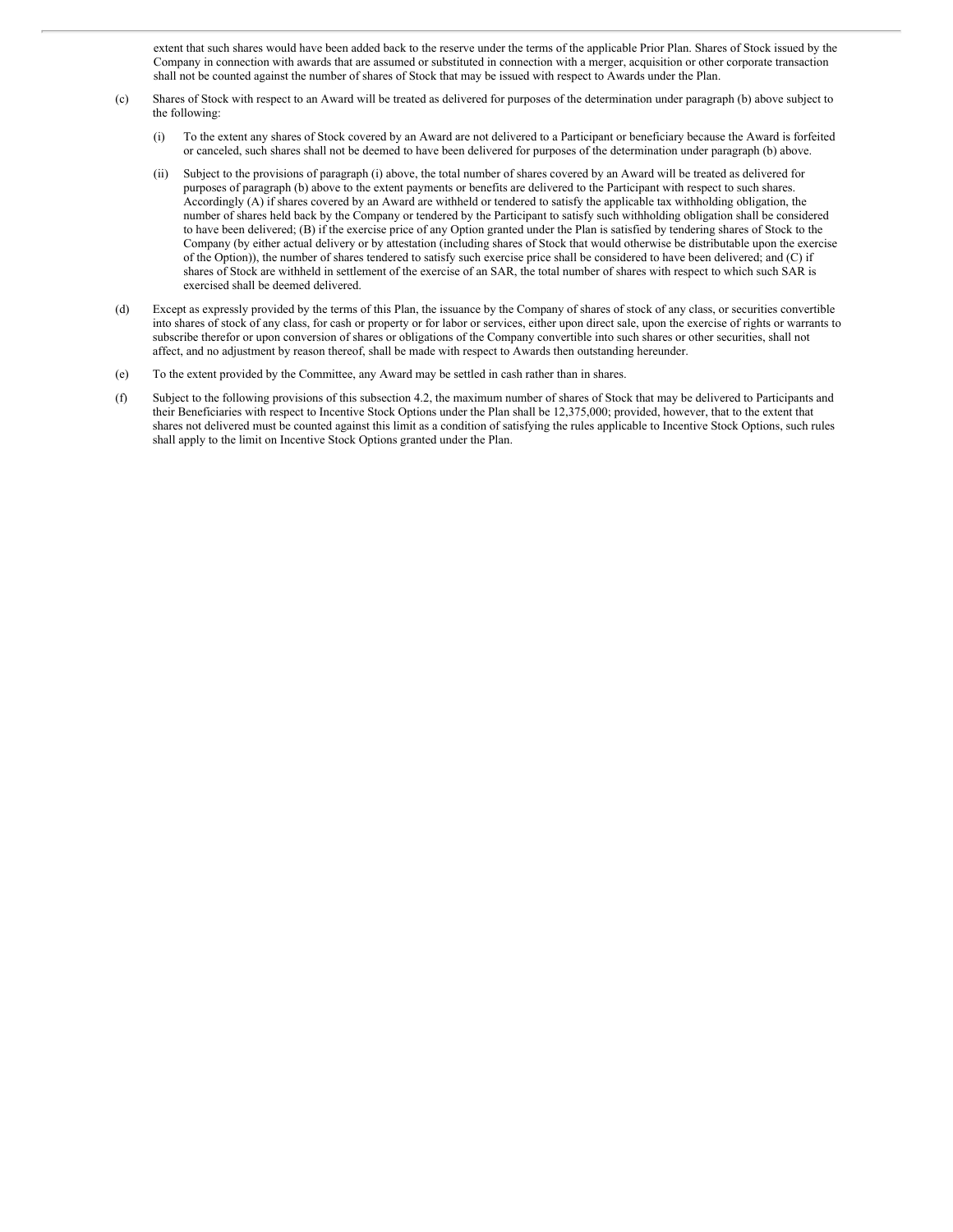- (g) The maximum number of shares that may be covered by Awards granted to any one Participant during any one calendar-year period pursuant to Section 2 (relating to Options and SARs) shall be 500,000 shares. For purposes of this subsection 4.2(g), if an Option is in tandem with an SAR, such that the exercise of the Option or SAR with respect to a share of Stock cancels the tandem SAR or Option right, respectively, with respect to such share, the tandem Option and SAR rights with respect to each share of Stock shall be counted as covering but one share of Stock for purposes of applying the limitations of this subsection  $\hat{4.2}$ (g).
- (h) The maximum number of shares that may be covered by Awards granted to any one Participant who is a member of the Board but who is not an employee of the Company or a Related Company during any one calendar-year period pursuant to Section 2 (relating to Options and SARs) shall be 25,000 shares. The maximum number of shares that may be covered by Full Value Awards granted to any one Participant who is a member of the Board but who is not an employee of the Company or a Related Company during any one calendar-year period shall be 25,000 shares.
- (i) For Full Value Awards, no more than 500,000 shares of Stock may be delivered pursuant to such Awards granted to any one Participant during any one-calendar-year period (regardless of whether settlement of the Award is to occur prior to, at the time of, or after the time of vesting).

4.3 Adjustments to Shares. In the event of a corporate transaction involving the Company (including, without limitation, any stock dividend, stock split, extraordinary cash dividend, recapitalization, reorganization, merger, amalgamation, consolidation, split-up, spin-off, sale of assets or subsidiaries, combination or exchange of shares), the Committee shall, in the manner it determines equitable in its sole discretion, adjust Awards to reflect the transactions. Action by the Committee may include, in its sole discretion: (a) adjustment of the number and kind of shares which may be delivered under the Plan (including adjustments to the number and kind of shares that may be granted to an individual during any specified time as described in subsection 4.2); (b) adjustment of the number and kind of shares subject to outstanding Awards; (c) adjustment of the Exercise Price of outstanding Options and SARs; and (d) any other adjustments that the Committee determines to be equitable (which may include, without limitation, (i) replacement of Awards with other Awards which the Committee determines have comparable value and which are based on stock of a company resulting from the transaction, and (ii) cancellation of the Award in return for cash payment of the current value of the Award, determined as though the Award is fully vested at the time of payment, provided that in the case of an Option or SAR, the amount of such payment may be the excess of value of the shares of Stock subject to the Option or SAR at the time of the transaction over the exercise price).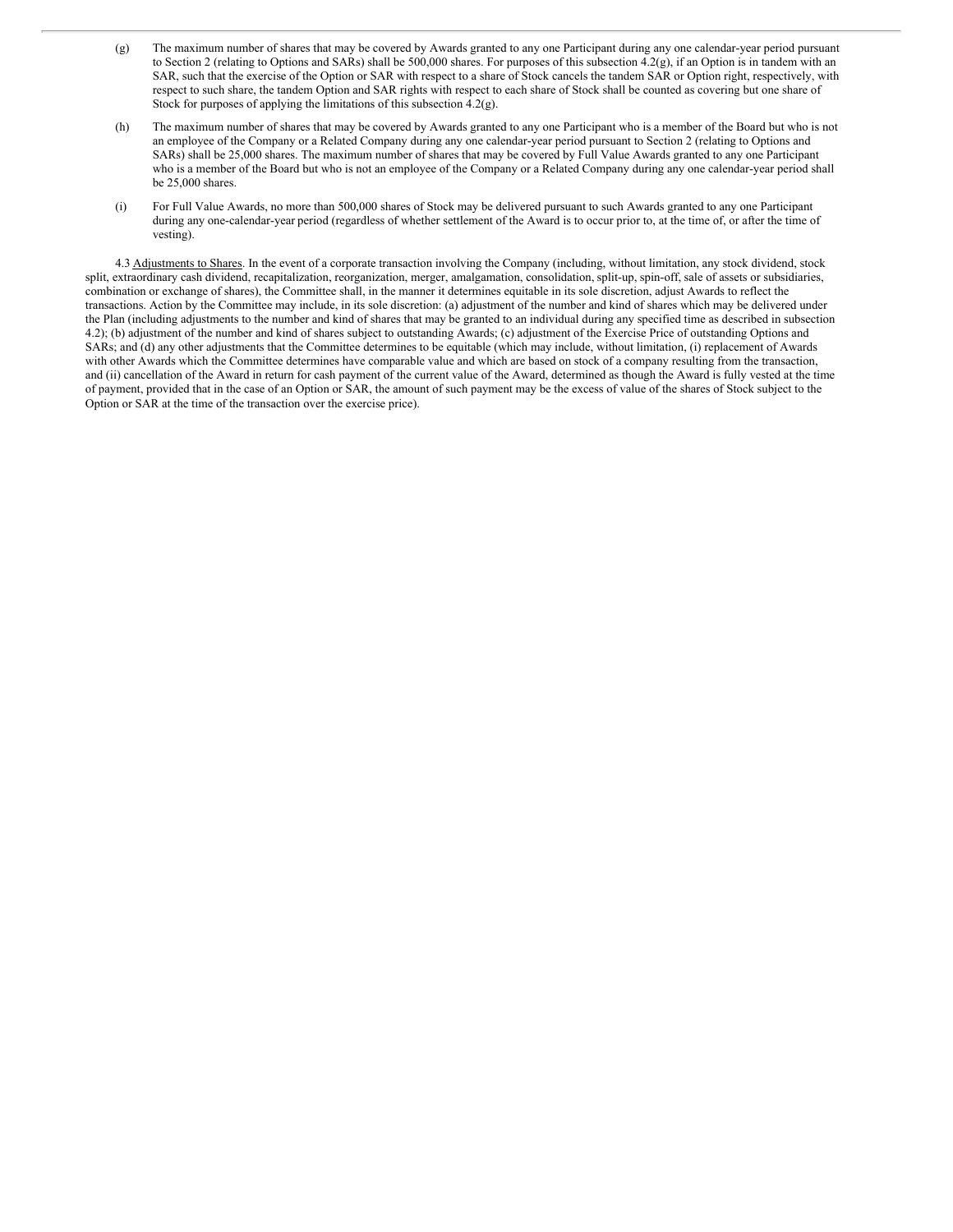#### <span id="page-12-0"></span>4.4 Change in Control.

- (a) In the event that (a) a Participant's employment or service, as applicable, is terminated by the Company or the successor to the Company (or a Related Company which is his or her employer) for reasons other than Cause within 24 months following a Change in Control, or (b) the Plan is terminated by the Company or its successor following a Change in Control without provision for the continuation of outstanding Awards hereunder, all Options, SARs and related Awards which have not otherwise expired shall become immediately exercisable and all other Awards shall become fully vested. If a Participant's right to become vested in an Award following a Change in Control as described in the prior sentence is conditioned on the achievement of performance targets or other performance objectives (whether or not related to performance measures), the Committee may make such determination either based on the determination of the satisfaction of the applicable performance goal based on actual performance through the date of such Change in Control or based on assumed performance at the target level through the date of such Change in Control.
- (b) If, upon a Change in Control, awards in other shares or securities are substituted for outstanding Awards pursuant to subsection 4.3, and immediately following the Change in Control the Participant becomes employed (if the Participant was an employee immediately prior to the Change in Control) or a board member (if the Participant was an Outside Director immediately prior to the Change in Control) of the entity into which the Company merged, or the purchaser of substantially all of the assets of the Company, or a successor to such entity or purchaser, the Participant shall not be treated as having terminated employment or service for purposes of this subsection 4.4(b) until such time as the Participant terminates employment or service with the merged entity or purchaser (or successor), as applicable.

4.5 Limit on Distribution. Distribution of shares of Stock or other amounts under the Plan shall be subject to the following:

- (a) Notwithstanding any other provision of the Plan, the Company shall have no liability to deliver any shares of Stock under the Plan or make any other distribution of benefits under the Plan unless such delivery or distribution would comply with all applicable laws and the applicable requirements of any securities exchange or similar entity.
- (b) In the case of a Participant who is subject to Section 16(a) and 16(b) of the Exchange Act, the Committee may, at any time, add such conditions and limitations to any Award to such Participant, or any feature of any such Award, as the Committee, in its sole discretion, deems necessary or desirable to comply with Section 16(a) or 16(b) and the rules and regulations thereunder or to obtain any exemption therefrom.
- (c) To the extent that the Plan provides for issuance of certificates to reflect the transfer of shares of Stock, the transfer of such shares of Stock may be effected on a non-certificated basis, to the extent not prohibited by applicable law or the rules of any stock exchange.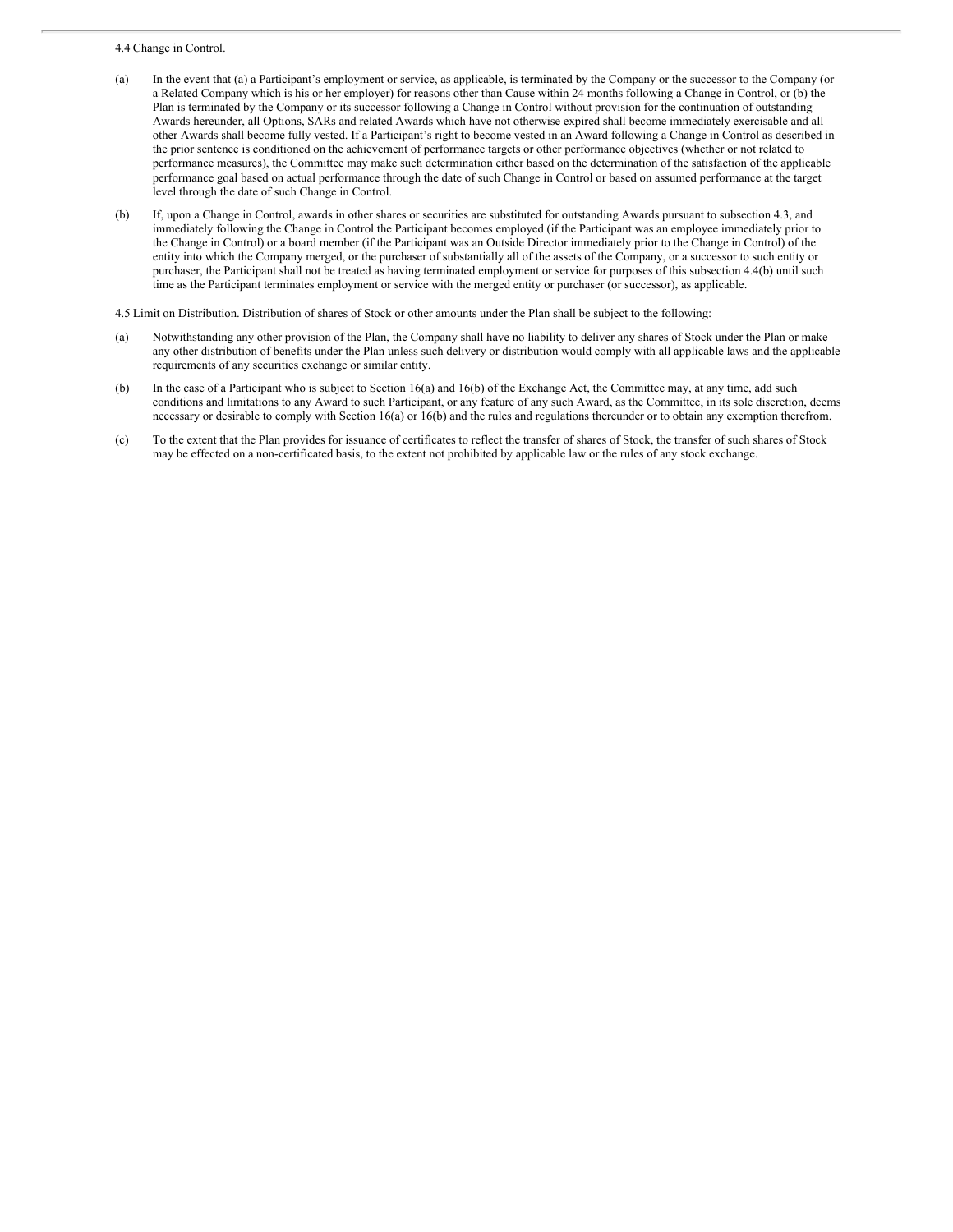4.6 Liability for Cash Payments. Subject to the provisions of this Section 4, each Related Company shall be liable for payment of cash due under the Plan with respect to any Participant to the extent that such benefits are attributable to the service rendered for that Related Company by the Participant. Any disputes relating to liability of a Related Company for cash payments shall be resolved by the Committee.

4.7 Withholding. All Awards and other payments under the Plan are subject to withholding of all applicable taxes, which withholding obligations may be satisfied, with the consent of the Committee, through the surrender of shares of Stock which the Participant already owns or to which a Participant is otherwise entitled under the Plan; provided, however, that the amount withheld in the form of previously-owned shares of Stock that have been held by the Participant or shares of Stock to which the Participant is entitled under the Plan may not exceed the maximum individual tax rate for the Participant in applicable jurisdictions for such Participant (based on the applicable rates of the relevant tax authorities (for example, federal, state and local), including the Participant's share of payroll or similar taxes, as provided in tax law, regulations, or the authority's administrative practices, not to exceed the highest statutory rate in that jurisdiction, even if that rate exceeds the highest rate that may be applicable to the specific Participant.

4.8 Transferability. Awards under the Plan are not transferable except as designated by the Participant by will or by the laws of descent and distribution or, to the extent provided by the Committee, pursuant to a qualified domestic relations order (within the meaning of the Code and applicable rules thereunder). To the extent that the Participant who receives an Award under the Plan has the right to exercise such Award, the Award may be exercised during the lifetime of the Participant only by the Participant. Notwithstanding the foregoing provisions of this subsection 4.8, the Committee may permit Awards under the Plan to be transferred to or for the benefit of the Participant's family (including, without limitation, to a trust or partnership for the benefit of a Participant's family), subject to such procedures as the Committee may establish. In no event shall an Incentive Stock Option be transferable to the extent that such transferability would violate the requirements applicable to such option under section 422 of the Code.

4.9 Notices. Any notice or document required to be filed with the Committee under the Plan will be properly filed if delivered or mailed by registered mail, postage prepaid, to the Committee, in care of the Company or the Related Company, as applicable, at its principal executive offices. The Committee may, by advance written notice to affected persons, revise such notice procedure from time to time. Any notice required under the Plan (other than a notice of election) may be waived by the person entitled to notice.

4.10 Form and Time of Elections. Unless otherwise specified herein, each election required or permitted to be made by any Participant or other person entitled to benefits under the Plan, and any permitted modification or revocation thereof, shall be in writing filed with the applicable Committee at such times, in such form, and subject to such restrictions and limitations, not inconsistent with the terms of the Plan, as the Committee shall require.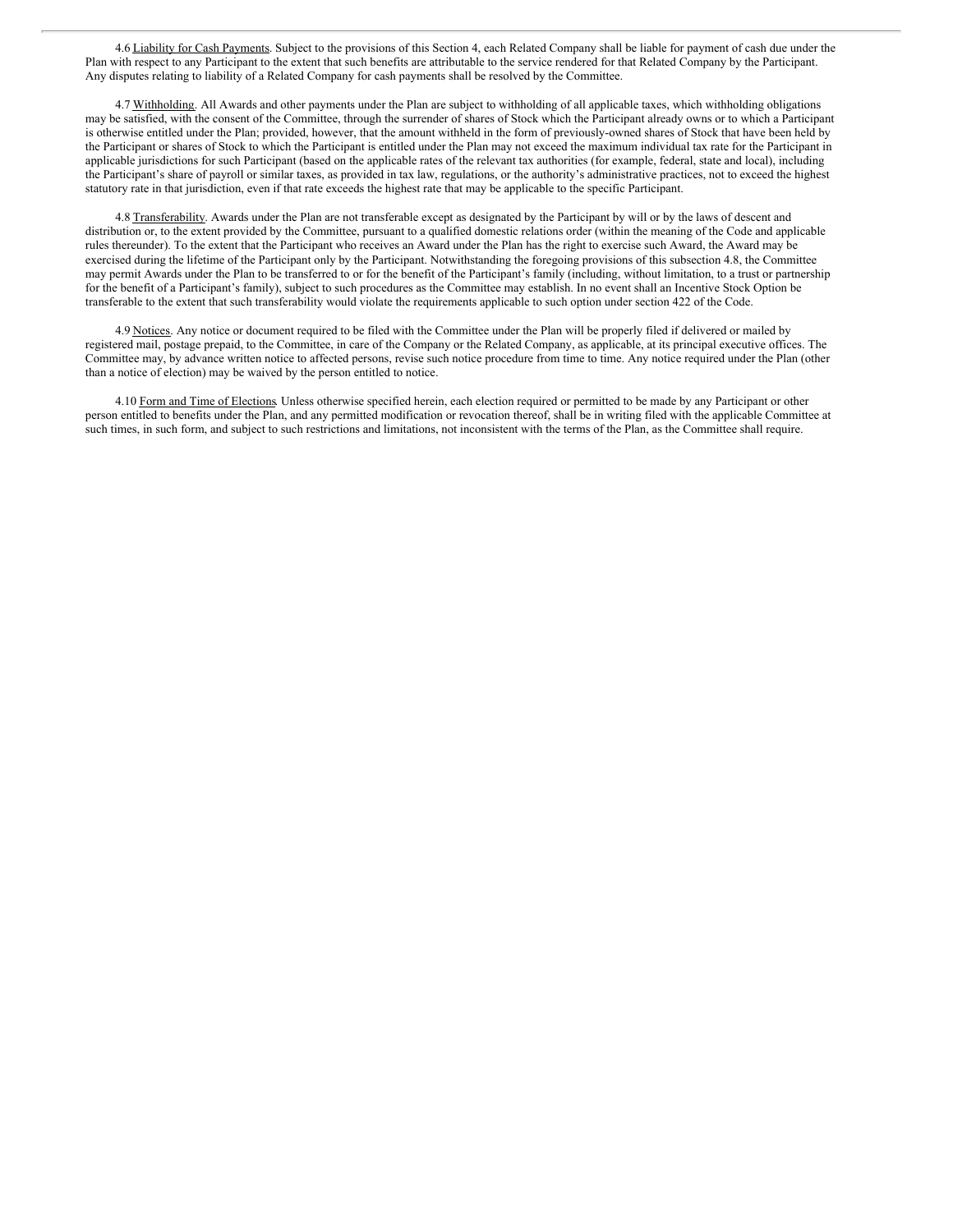4.11 Agreement With the Company or Related Company. At the time of an Award to a Participant under the Plan, the Committee may require a Participant to enter into an agreement with the Company or the Related Company, as applicable (the "Agreement"), in a form specified by the Committee, agreeing to the terms and conditions of the Plan and to such additional terms and conditions, not inconsistent with the Plan, as the Committee may, in its sole discretion, prescribe.

#### 4.12 Limitation of Implied Rights.

- (a) Neither a Participant nor any other person shall, by reason of the Plan, acquire any right in or title to any assets, funds or property of the Company or any Related Company whatsoever, including, without limitation, any specific funds, assets, or other property which the Company or any Related Company, in its sole discretion, may set aside in anticipation of a liability under the Plan. A Participant shall have only a contractual right to the amounts, if any, payable under the Plan, unsecured by any assets of the Company and any Related Company. Nothing contained in the Plan shall constitute a guarantee by the Company or any Related Company that the assets of such companies shall be sufficient to pay any benefits to any person.
- (b) The Plan does not constitute a contract of employment or continued service, and selection as a Participant will not give any employee the right to be retained in the employ or service of the Company or any Related Company, nor any right or claim to any benefit under the Plan, unless such right or claim has specifically accrued under the terms of the Plan. Except as otherwise provided in the Plan, no Award under the Plan shall confer upon the holder thereof any right as a stockholder of the Company prior to the date on which he fulfills all service requirements and other conditions for receipt of such rights and shares of Stock are registered in his name.

4.13 Evidence. Evidence required of anyone under the Plan may be by certificate, affidavit, document or other information which the person acting on it considers pertinent and reliable, and signed, made or presented by the proper party or parties.

4.14 Action by the Company or Related Company. Any action required or permitted to be taken by the Company or any Related Company shall be by resolution of its board of directors, as applicable, or by action of one or more members of the board (including a committee of the board) who are duly authorized to act for the board or (except to the extent prohibited by applicable law or the rules of any stock exchange) by a duly authorized officer of the Company.

4.15 Gender and Number. Where the context admits, words in any gender shall include any other gender, words in the singular shall include the plural and the plural shall include the singular.

4.16 Applicable Law. The provisions of the Plan shall be construed in accordance with the laws of the State of Delaware, without giving effect to choice of law principles.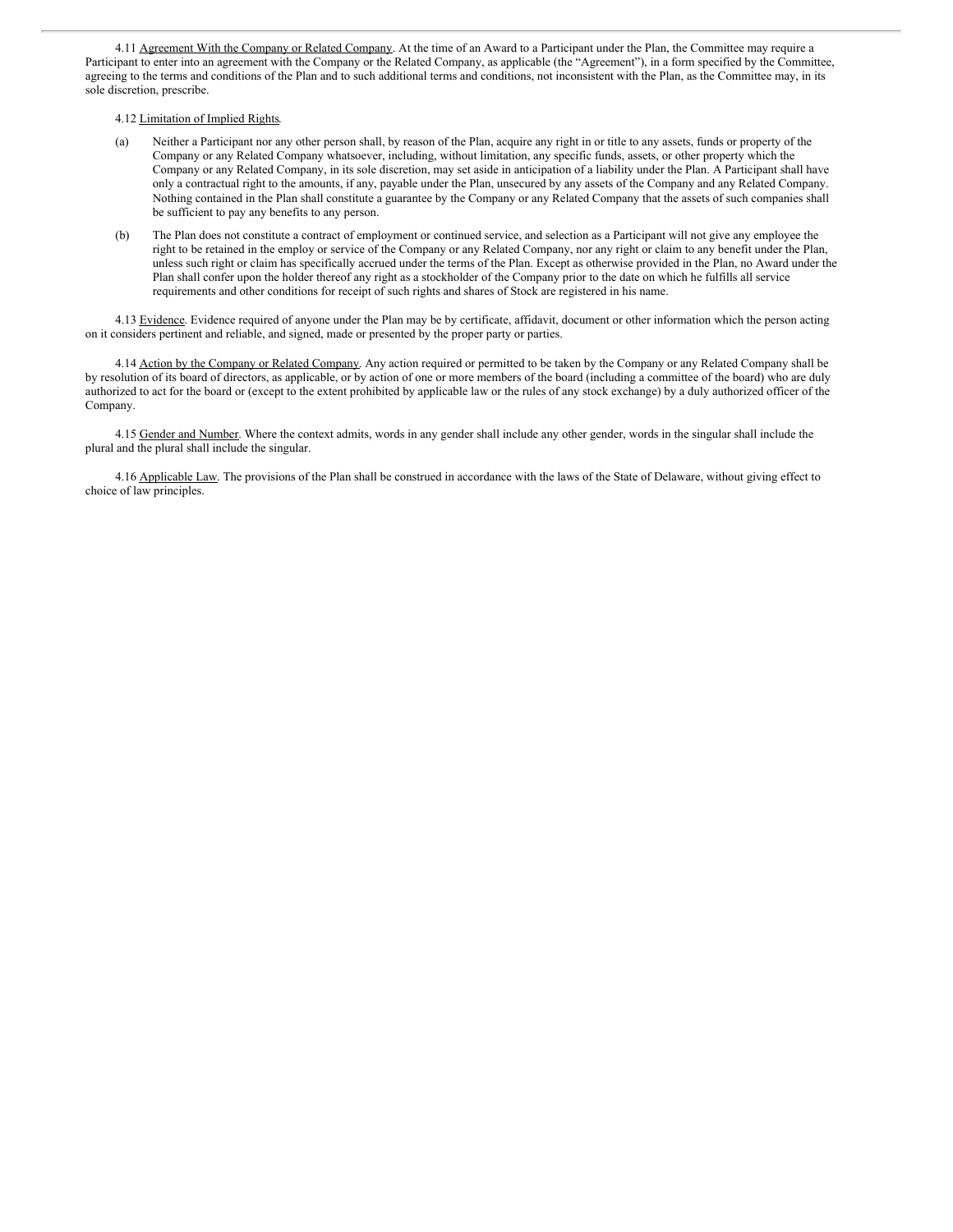4.17 Foreign Employees. Notwithstanding any other provision of the Plan to the contrary, the Committee may grant Awards to eligible persons who are foreign nationals on such terms and conditions different from those specified in the Plan as may, in the judgment of the Committee, be necessary or desirable to foster and promote achievement of the purposes of the Plan. In furtherance of such purposes, the Committee may make such modifications, amendments, procedures and subplans as may be necessary or advisable to comply with provisions of laws in other countries or jurisdictions in which the Company or a Related Company operates or has employees.

#### SECTION 5

# **COMMITTEE**

5.1 Administration. The authority to control and manage the operation and administration of the Plan shall be vested in the Compensation Committee of the Board (the "Committee") unless otherwise provided by the Board. If the Committee does not exist, or for any other reason determined by the Board, the Board may take any action under the Plan that would otherwise be the responsibility of the Committee.

5.2 Selection of Committee. So long as the Company is subject to Section 16 of the Exchange Act, the Committee shall be selected by the Board and shall consist of not fewer than two members of the Board or such greater number as may be required for compliance with Rule 16b-3 issued under the Exchange Act and shall be comprised of persons who are independent for purposes of applicable stock exchange listing requirements. Notwithstanding any other provision of the Plan to the contrary, with respect to any Awards to Outside Directors, the Committee shall be the Board.

5.3 Powers of Committee. The authority to manage and control the operation and administration of the Plan shall be vested in the Committee, subject to the following:

(a) Subject to the provisions of the Plan, the Committee will have the authority and discretion to select individuals who shall be Eligible Individuals and who, therefore are eligible to receive Awards under the Plan. The Committee shall have the authority to determine the time or times of receipt, to determine the types of Awards and the number of shares of Stock covered by the Awards, to establish the terms, conditions, performance targets, restrictions, and other provisions of such Awards, to cancel or suspend Awards, and to accelerate the exercisability or vesting of any Award under circumstances designated by it. In making such Award determinations, the Committee may take into account the nature of services rendered by the respective employee, the individual's present and potential contribution to the Company's or a Related Company's success and such other factors as the Committee deems relevant.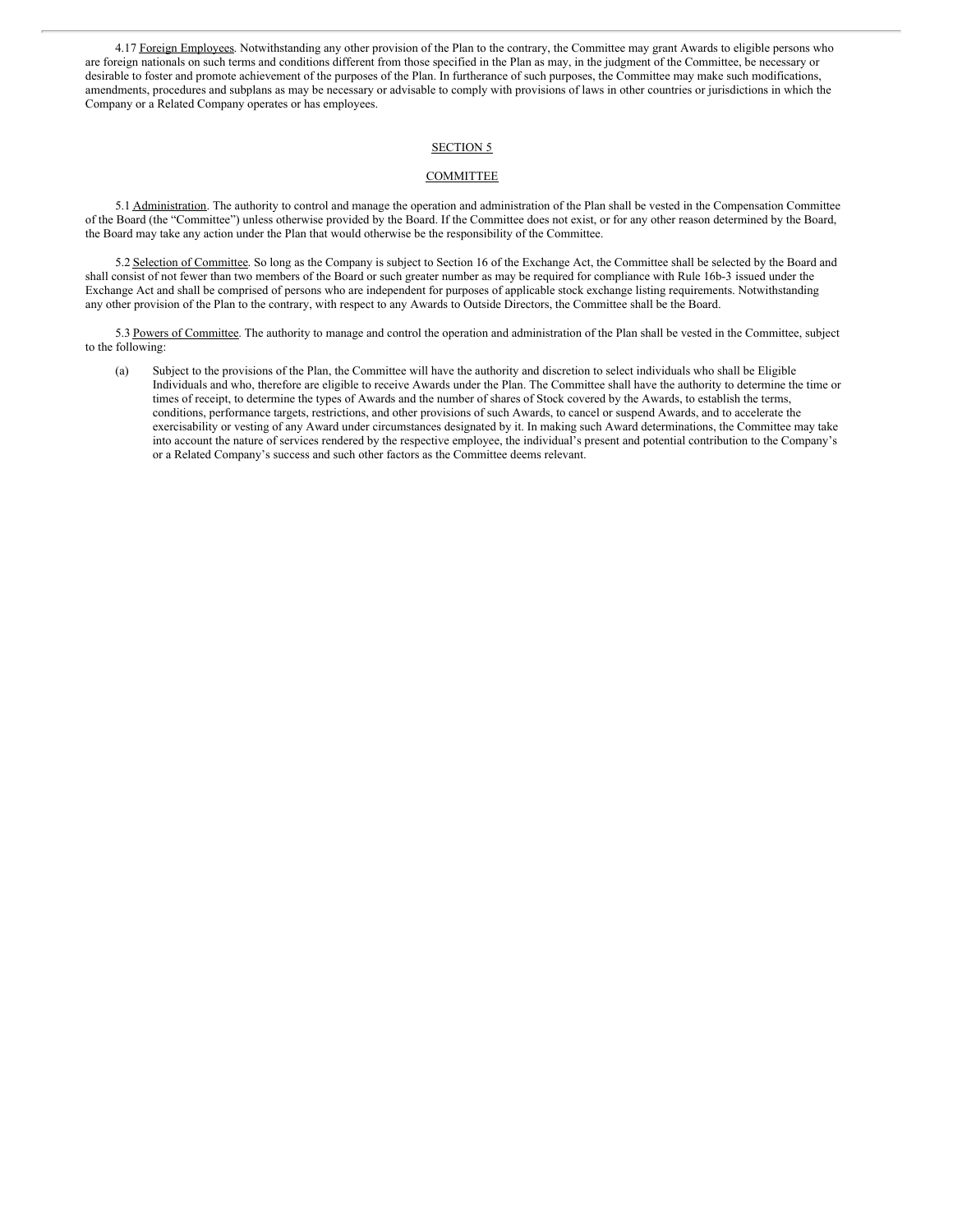- (b) Notwithstanding the provisions of subsections 2.4(a), 3.2(a) and 3.2(b) of the Plan, the Committee may grant Awards that are not subject to the minimum vesting limitations of subsection 2.4(a) (with respect to Options and SARs) and of subsections 3.2(a) and 3.2(b) (with respect to Full Value Awards); provided, however, that the aggregate number of shares of Stock subject to Options, SARs and Full Value Awards granted pursuant to the Plan that are not subject to the minimum vesting limitations of subsections 2.4(a), 3.2(a) and 3.2(b) (excluding any such Awards to the extent that they have been forfeited or cancelled) may not exceed 5% of the limit imposed by subsection 4.2(b) (relating to the limit on shares of Stock granted under the Plan).
- (c) Subject to the provisions of the Plan, the Committee will have the authority and discretion to conclusively interpret the Plan, to establish, amend and rescind any rules and regulations relating to the Plan, to determine the terms and provisions of any agreements made pursuant to the Plan and to make all other determinations that may be necessary or advisable for the administration of the Plan.
- (d) Any interpretation of the Plan by the Committee and any decision made by it under the Plan is final and binding on all persons.
- (e) Except as otherwise expressly provided in the Plan, where the Committee is authorized to make a determination with respect to any Award, such determination shall be made at the time the Award is made, except that the Committee may reserve the authority to have such determination made by the Committee in the future (but only if such reservation is made at the time the Award is granted is expressly stated in the Agreement reflecting the Award and is permitted by applicable law).

Without limiting the generality of the foregoing, it is the intention of the Company that, to the extent that any provisions of this Plan or any Awards granted hereunder are subject to section 409A of the Code, the Plan and the Awards comply with the requirements of section 409A of the Code and that the Plan and Awards be administered in accordance with such requirements and the Committee shall have the authority to amend any outstanding Awards to conform to the requirements of section 409A.

5.4 Delegation by Committee. Except to the extent prohibited by applicable law or the rules of any stock exchange or NASDAQ (if appropriate), the Committee may allocate all or any portion of its responsibilities and powers to any one or more of its members and may delegate all or any part of its responsibilities and powers to any person or persons selected by it. Any such allocation or delegation may be revoked by the Committee at any time.

5.5 Information to be Furnished to Committee. The Company and the Related Companies shall furnish the Committee such data and information as may be required for it to discharge its duties. The records of the Company and the Related Companies as to an employee's or Participant's employment or provision of services, termination of employment or cessation of the provision of services, leave of absence, reemployment and compensation shall be conclusive on all persons unless determined to be incorrect. Participants and other persons entitled to benefits under the Plan must furnish the Committee such evidence, data or information as the Committee consider desirable to carry out the terms of the Plan.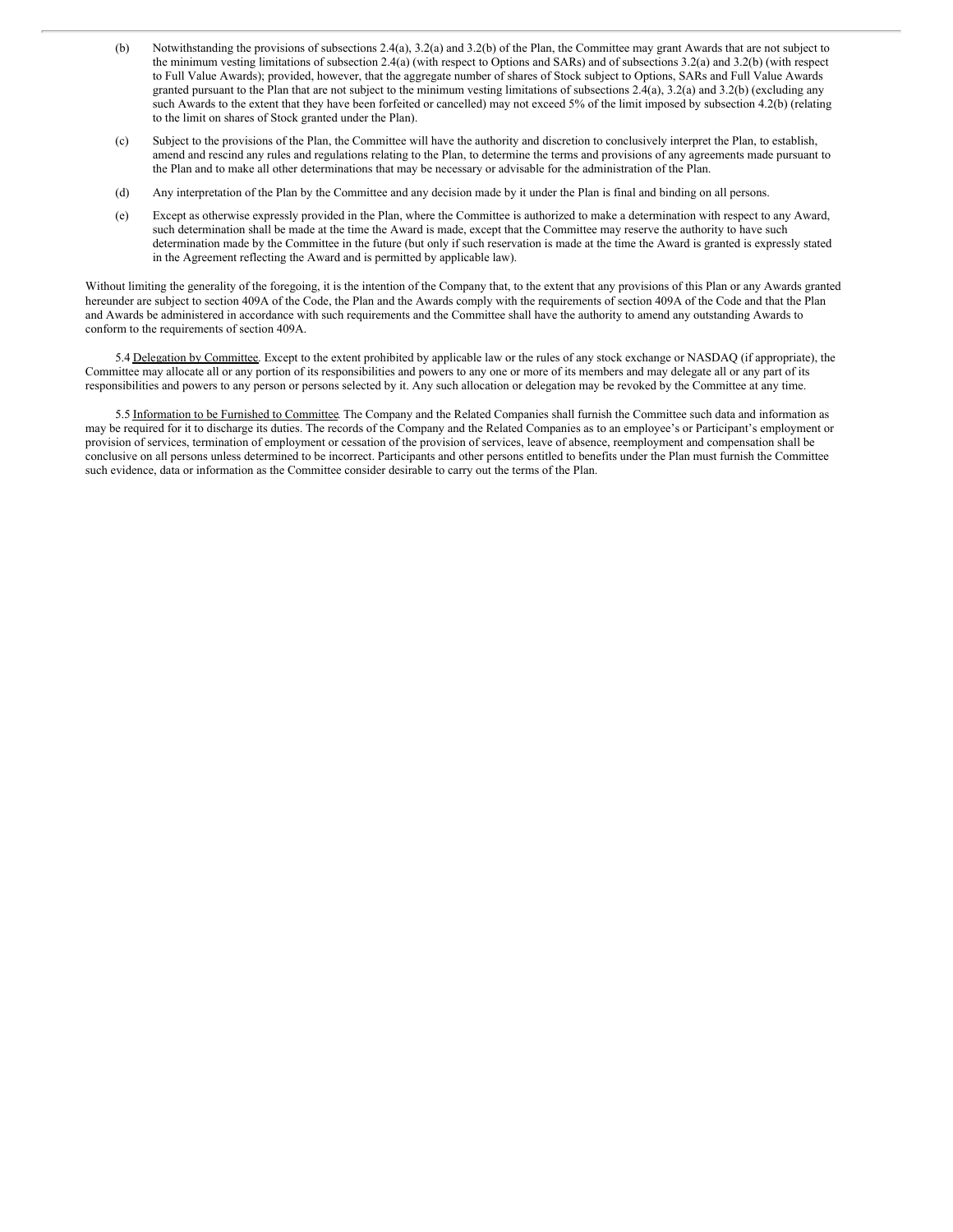5.6 Liability and Indemnification of Committee. No member or authorized delegate of the Committee shall be liable to any person for any action taken or omitted in connection with the administration of the Plan unless attributable to his own fraud or willful misconduct; nor shall the Company or any Related Company be liable to any person for any such action unless attributable to fraud or willful misconduct on the part of a director or employee of the Company or Related Company. The Committee, the individual members thereof, and persons acting as the authorized delegates of the Committee under the Plan, shall be indemnified by the Company against any and all liabilities, losses, costs and expenses (including legal fees and expenses) of whatsoever kind and nature which may be imposed on, incurred by or asserted against the Committee or its members or authorized delegates by reason of the performance of a Committee function if the Committee or its members or authorized delegates did not act dishonestly or in willful violation of the law or regulation under which such liability, loss, cost or expense arises. This indemnification shall not duplicate but may supplement any coverage available under any applicable insurance.

#### SECTION<sub>6</sub>

#### AMENDMENT AND TERMINATION

The Board may, at any time, amend or terminate the Plan, and the Board or the Committee may amend any Award Agreement, provided that no amendment or termination may, in the absence of written consent to the change by the affected Participant (or, if the Participant is not then living, the affected Beneficiary), adversely affect the rights of any Participant or Beneficiary under any Award granted under the Plan prior to the date such amendment is adopted by the Board (or the Committee, if applicable); and further provided that adjustments pursuant to subsection 4.3 shall not be subject to the foregoing limitations of this Section 6; and further provided that the provisions of subsection 2.7 (relating to Option and SAR repricing) cannot be amended unless the amendment is approved by the Company's stockholders. It is the intention of the Company that, to the extent that any provisions of this Plan or any Awards granted hereunder are subject to section 409A of the Code, the Plan and the Awards comply with the requirements of section 409A of the Code and that the Board shall have the authority to amend the Plan as it deems necessary to conform to section 409A.

# SECTION 7

#### DEFINED TERMS

- (a) "Agreement" has the meaning set forth in subsection 4.11.
- (b) "Approval Date" means the date on which the Plan is approved by the Company's stockholders.
- (c) "Award" means any award described in Section 2 or 3 of the Plan.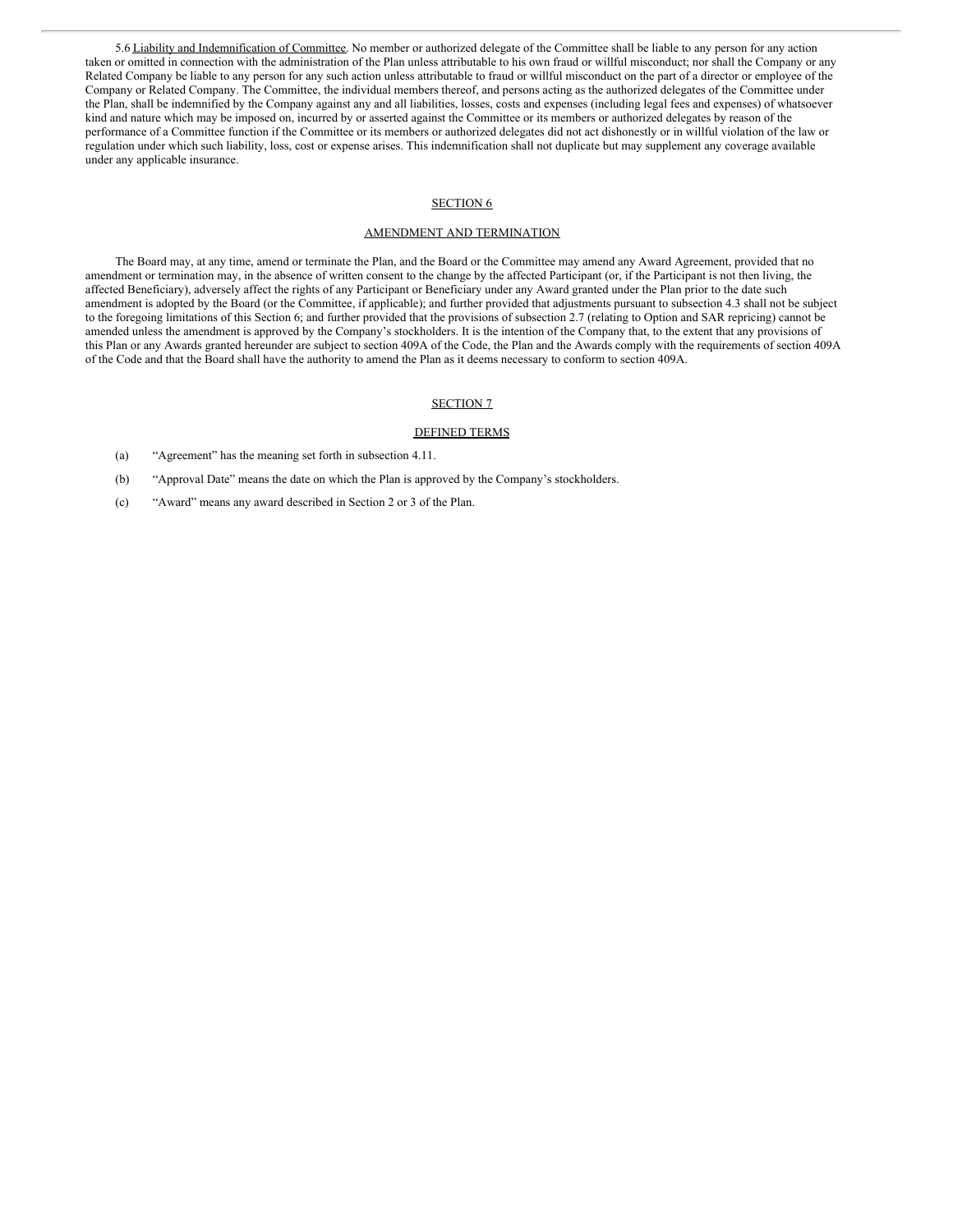- (d) "Beneficiary" means the person or persons the Participant designates to receive the balance of his or her benefits under the Plan in the event the Participant's Termination Date occurs on account of death. Any designation of a Beneficiary shall be in writing, signed by the Participant and filed with the Committee prior to the Participant's death. A Beneficiary designation shall be effective when filed with the Committee in accordance with the preceding sentence. If more than one Beneficiary has been designated, the balance of the Participant's benefits under the Plan shall be distributed to each such Beneficiary per capita. In the absence of a Beneficiary designation or if no Beneficiary survives the Participant, the Beneficiary shall be the Participant's estate.
- (e) "Board" means the Board of Directors of the Company.
- (f) "Cause" shall mean, in the reasonable judgment of the Committee (i) the willful and continued failure by the Participant to substantially perform his duties with the Company or any Related Company (other than any such failure resulting from the Participant's Disability), (ii) the willful engaging by the Participant in conduct which is demonstrably injurious to the Company or any Related Company, monetarily or otherwise, (iii) the engaging by the Participant in egregious misconduct involving moral turpitude to the extent that the Participant's credibility and reputation no longer conform to the standard for employees, directors or service providers, as applicable, of the Company and Related Companies, or (iv) the Participant is convicted of a felony. For purposes hereof, no act, or failure to act, on the Participant's part shall be deemed "willful" unless done, or omitted to be done, by the Participant not in good faith and without reasonable belief that such action was in the best interest of the Company or Related Company.
- (g) "Change in Control" means the first to occur of any of the following:
	- (i) the purchase or other acquisition by any person, entity or group of persons (within the meaning of section  $13(d)$  or  $14(d)$  of the Exchange Act or any comparable successor provisions, other than an acquisition by a trustee or other fiduciary holding securities under an employee benefit plan or similar plan of the Company or a Related Company), of "beneficial ownership" (within the meaning of Rule 13d-3 promulgated under the Exchange Act) of 50% or more of either the outstanding shares of Stock or the combined voting power of the Company's then outstanding voting securities entitled to vote generally;
	- (ii) the consummation of a reorganization, merger or consolidation of the Company, in each case, with respect to which persons who were stockholders of the Company immediately prior to such reorganization, merger or consolidation do not, immediately thereafter, own more than 50% of the combined voting power entitled to vote generally in the election of directors of the reorganized, merged or consolidated company's then outstanding securities;
	- (iii) a liquidation or dissolution of the Company or the sale of substantially all of the Company's assets; or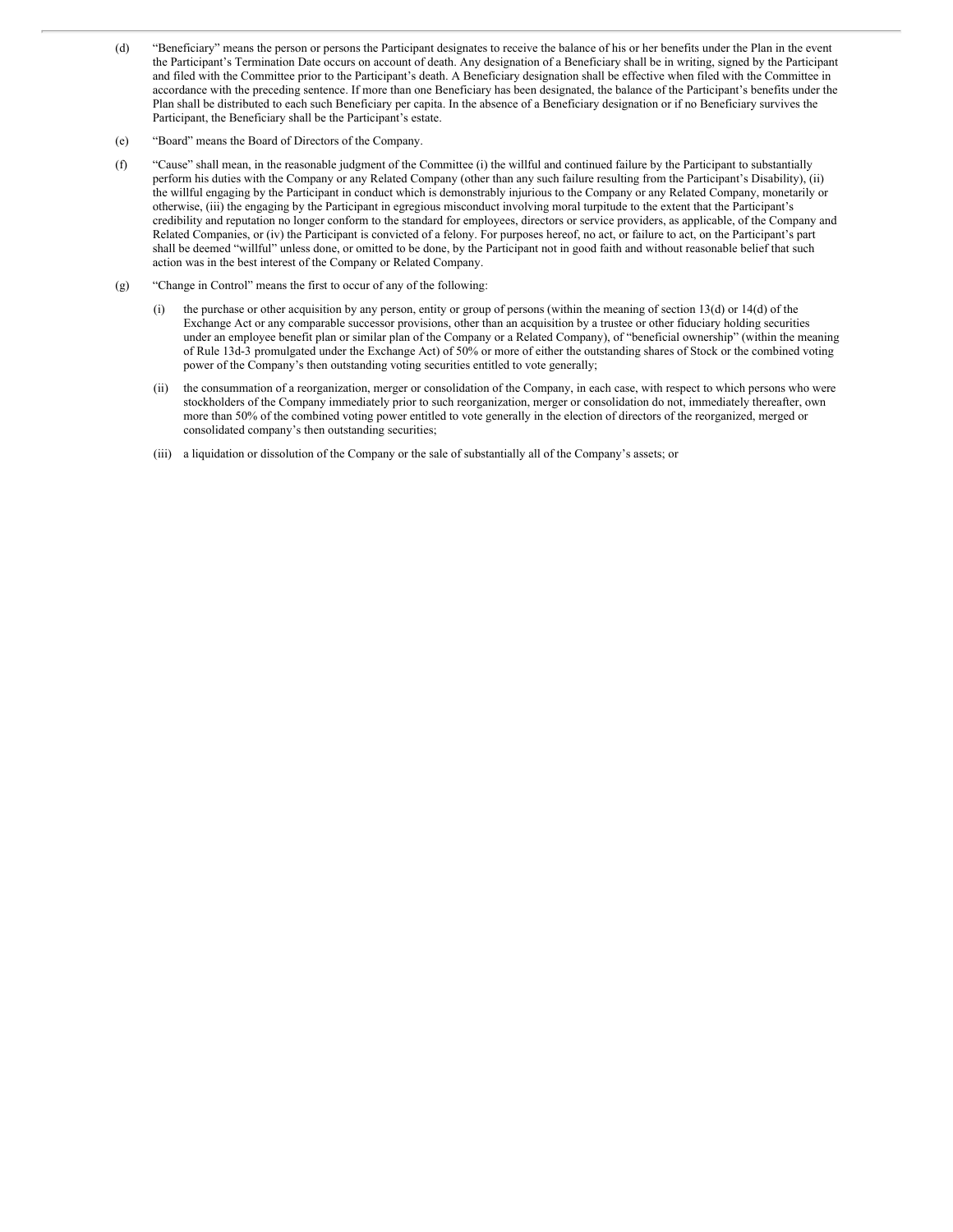- (iv) at any time during any period of two consecutive years, individuals who at the beginning of such period were members of the Board cease for any reason to constitute at least a majority thereof (unless the election, or the nomination for election by the Company's stockholders, of each new director was approved by a vote of at least two-thirds of the directors still in office at the time of such election or nomination who were directors at the beginning of such period).
- (h) "Code" means the Internal Revenue Code of 1986, as amended.
- (i) "Committee" has the meaning set forth in subsection 5.1
- (j) "Disability" means, except as otherwise provided by the Committee, the Participant's inability, by reason of a medically determinable physical or mental impairment, to engage in any substantial gainful activity, which condition, in the opinion of a physician selected by the Committee, is expected to have a duration of not less than 120 days.
- (k) "Eligible Individual" means any employee or director of, or other service provider to, the Company or a Related Company, including any member of the Board who is not an employee of the Company or a Related Company.
- (l) "Exchange Act" means the Securities Exchange Act of 1934, as amended.
- (m) "Expiration Date" has the meaning set forth in subsection 2.10.
- (n) "Fair Market Value" of a share of Stock means, as of any date, the value determined in accordance with the following rules:
	- (i) If the Stock is at the time listed or admitted to trading on any stock exchange, then the Fair Market Value shall be the closing price per share on such date on the principal exchange on which the Stock is then listed or admitted to trading or, if no such sale is reported on that date, on the last preceding date on which a sale was so reported.
	- (ii) If the Stock is not at the time listed or admitted to trading on a stock exchange, the Fair Market Value shall be the closing price of a share on such date in the over-the-counter market, as such prices are reported in a publication of general circulation selected by the Committee and regularly reporting the market price of the Stock in such market.
	- (iii) If the Stock is not listed or admitted to trading on any stock exchange or traded in theover-the-counter market, the Fair Market Value shall be as determined by the Committee in good faith by reasonable application of a reasonable valuation method.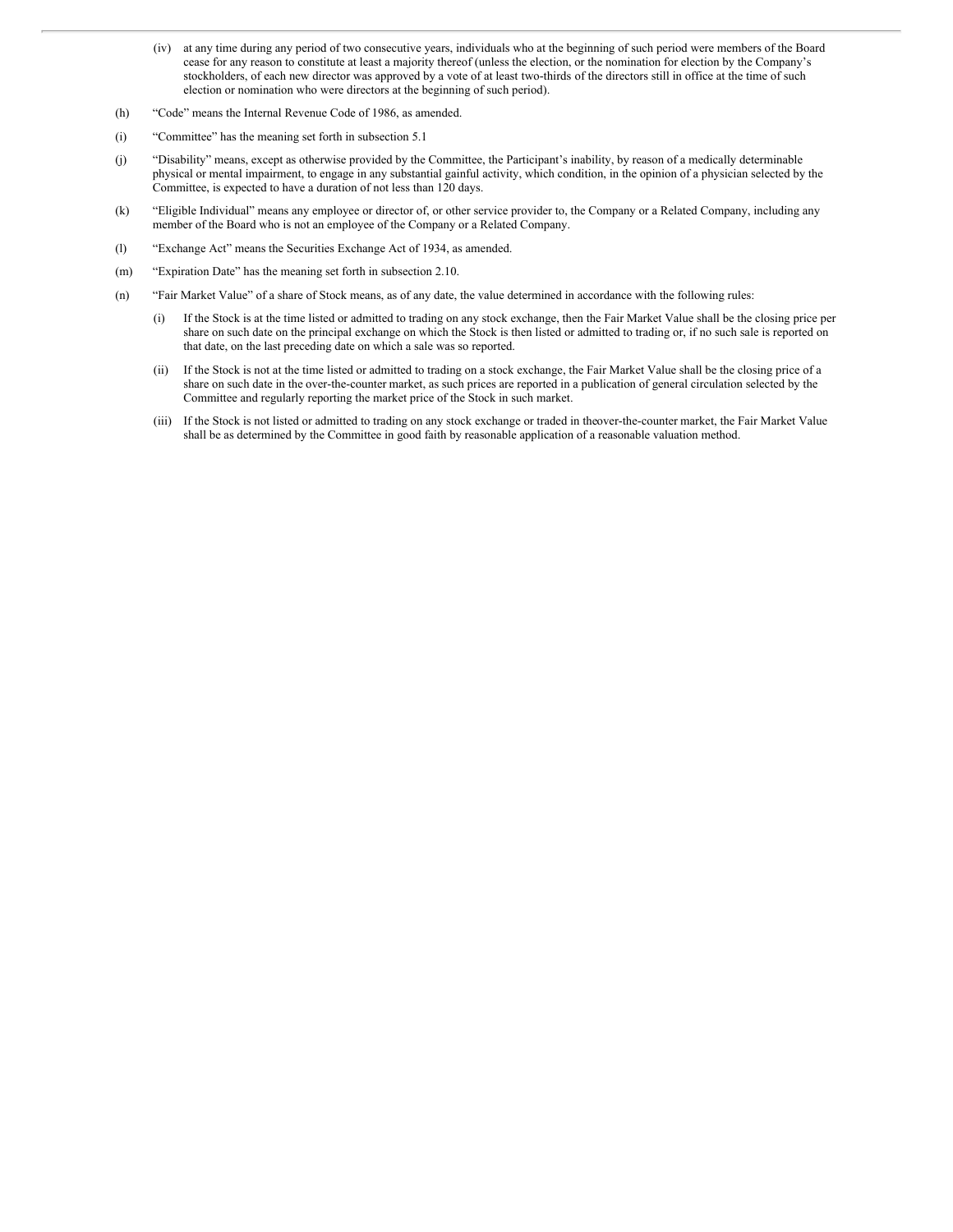- (iv) For purposes of determining the Fair Market Value of Stock that is sold pursuant to a cashless exercise program, Fair Market Value shall be the price at which such Stock is sold.
- (o) "Full Value Award" has the meaning set forth in Section 3.1
- (p) "Incentive Stock Option" means an Option that is intended to satisfy the requirements applicable to an "incentive stock option" described in section 422 of the Code.
- (q) "Non-Qualified Stock Option" means an Option that is not intended to be an Incentive Stock Option.
- (r) "Option" has the meaning set forth in subsection 2.1(a).
- (s) "Outside Director" means a director of the Company who is not an officer or employee of the Company or the Related Companies.
- (t) "Participant" shall have the meaning set forth in subsection 1.3.
- (u) "Related Company" means any corporation, partnership, joint venture or other entity during any period in which a controlling interest in such entity is owned, directly or indirectly, by the Company (or by any entity that is a successor to the Company), and any other business venture designated by the Committee in which the Company (or any entity that is a successor to the Company) has, directly or indirectly, a significant interest (whether through the ownership of securities or otherwise), as determined in the discretion of the Committee.
- (v) "SAR" or "Stock Appreciation Right" has the meaning set forth in subsection 2.1(b).
- (w) "Stock" means share of common stock, \$0.005 par value, of the Company.
- (x) "Subsidiary" means a subsidiary corporation within the meaning of section 424(f) of the Code.
- (y) "Termination Date" means the date on which a Participant both ceases to be an employee of the Company and the Related Companies and ceases to perform material services for the Company and the Related Companies (whether as a director or otherwise), regardless of the reason for the cessation; provided that a "Termination Date" shall not be considered to have occurred during the period in which the reason for the cessation of services is a leave of absence approved by the Company or the Related Company which was the recipient of the Participant's services; and provided, further that, with respect to an Outside Director, "Termination Date" means date on which the Outside Director's service as an Outside Director terminates for any reason. If, as a result of a sale or other transaction, the entity for which the Participant performs services ceases to be a Related Company (and such entity is or becomes an entity separate from the Company), the occurrence of such transaction shall be the Participant's Termination Date.